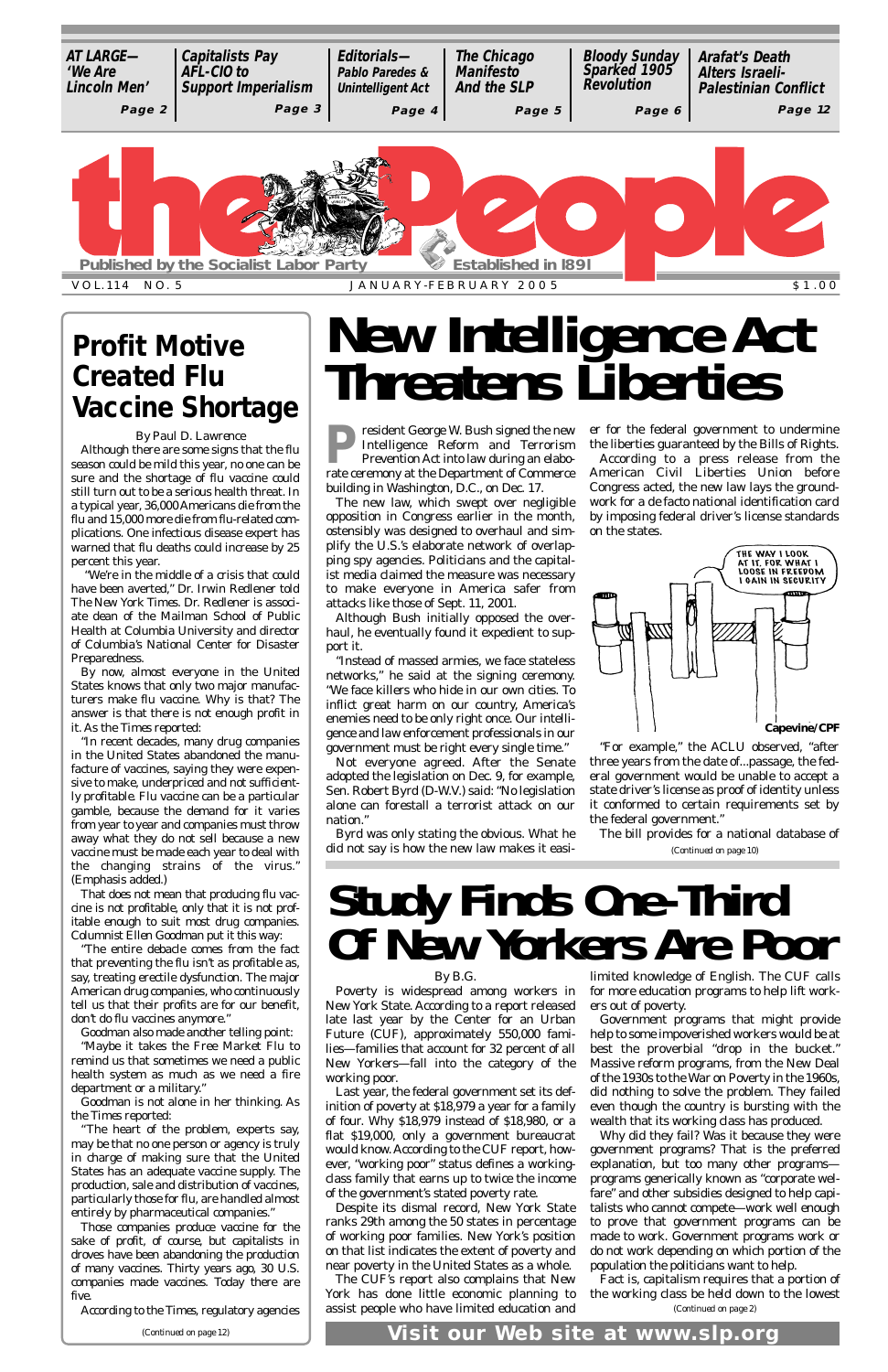LINCOLN AND HIS FRIENDS, by David Herbert Donald. Simon & Schuster, publishers, 2003; 269 pages. Please order from bookseller or publisher.

#### *By B.G.*

**D**<br>avid Herbert Donald in this, his latest<br>six Lincoln associates whom he has<br>six Lincoln associates whom he has book on Abraham Lincoln, has chosen singled out as the closest friends in various phases of Lincoln's career. Donald remarks that it was surprising to him that there were so few really close friends. Of all the many people over the years who knew and admired Lincoln and who helped him in many ways, "the evidence is overwhelming that only a handful of these friends were on intimate terms with Lincoln."

Donald was puzzled by the fewness in number of these friends and concluded that the rather isolated boyhood of the young Lincoln had laid the foundation for his paucity of close, familiar friends in later life. "A boy who has no chums becomes a man who rarely has close friends." Lincoln was also a deeply reserved person despite his noted gift for telling humorous stories. William Herndon, his law partner for 16 years, noted, "He was the most reticent and mostly secretive man that ever existed: he never opened his whole soul to any man: he never touched the history or quality of his own nature in the presence of his friends."

The author lists as Lincoln's first and closest friend Joshua F. Speed, a storekeeper whom he first met upon coming to Springfield, Ill., to be the law partner of John Todd Stuart. Unable to pay the full cost of the goods he had ordered from Speed for his proposed living quarters, he accepted Speed's offer to share his room above the store. The two men lived there together for four years, became the closest of confidants, shared their feelings about courtship and marriage, admired and counseled each other. When Speed later returned to Kentucky, married and became a well-to-do planter owning slaves, the two men kept up a correspondence. They gradually drifted apart on the slavery question but never differed on the issue of preserving the union intact. Speed was Lincoln's valued contact man in Kentucky during the secession crisis and proved to be an essential actor in the effort to keep Kentucky in the union.

"WE ARE LINCOLN MEN." ABRAHAM known each other in Illinois, were politically close and liked each other. Lincoln trusted Browning's advice and made the new senator a confidant whose wisdom he often sought. Eventually, however, Lincoln began to consider some of Browning's views and actions rather erratic and the two men began drifting apart. By mid-1862, Lincoln had concluded that moderate measures in the war



William H. Herndon, Lincoln's long-time law partner and later his biographer, looked up to Lincoln who had served both as friend and mentor. Lincoln admired both the younger man's dedication to his work and his studiousness, recognizing that Herndon was often far better informed on many legal subjects than he was. Herndon, a dedicated antislavery man, supported Lincoln's political aspirations. Lincoln in turn stood by Herndon in spite of his partner's drinking problem and refused to take the advice of an acquaintance that he fire him on this account, stating that he knew Herndon better than anyone and intended to stick by him. For Lincoln, loyalty worked both ways. When Lincoln was elected president in 1860, he went to Washington early the following year without any intimate friends to accompany him. He had offered Joshua Speed a place in his Cabinet, but Speed declined. In July 1861, however, Orville H. Browning arrived in Washington, appointed by the governor of Illinois to serve as senator, replacing Sen. Stephen A. Douglas who had died in June. Lincoln and Browning had

were failing and that he must take a firm stand on the slavery issue. After the Battle of Antietam on Sept. 17, 1862, when the southern invasion of Maryland was checked and the Confederate army withdrew to Virginia, Lincoln, on Sept. 22, issued his preliminary Emancipation Proclamation and on Sept. 24 announced his suspension of the writ of habeas corpus in the North. Browning was both shocked and disappointed and their confidential relationship ended.

With William H. Seward, his secretary of state, Lincoln was ultimately more fortunate in finding a trusted adviser. It was not easy. Seward, who had had deeply wanted to be president and who had a small opinion of Lincoln, came to Washington with a "take charge" philosophy, aiming to "manage" the president, whom he considered his intellectual inferior. In short order, Seward discovered that he had misjudged Lincoln. The new president not only could not be managed but also was his own man with good political instincts and sound managerial abilities. The two soon became good friends and confi-

dants and worked closely together.

The two other close friends chosen by Prof. Donald are Lincoln's two private secretaries—John G. Nicolay and John Hay—both young men in their twenties. They managed Lincoln's office, took care of his correspon-

dence and interceded with the numerous visitors who were constantly coming to opportune the president. They were loyal and defensive of Lincoln. In turn, Lincoln trusted them completely and treated these young men with great respect. They never betrayed his trust but kept his conversations about generals and politicians strictly confidential. It was almost a familial relationship, for Lincoln enjoyed being a mentor to young people and his own eldest son, Robert Todd Lincoln, was often distant from his father.

Prof. Donald's scholarship, as usual, is careful and profound, and his insights concerning Lincoln and his associates are based on new psychological and historical research. This study presents a valuable assessment

not only of Lincoln himself, but also of the serious political and civil liberties problems he faced as president during a period of deep crisis in the nation's history. Donald's skillful literary style also makes the book a pleasure to read.

## .N.Y. Poor

levels possible, not to support an upper class in comfort and luxury, but to act as a brake on the wage and other demands of the working class as a whole. "If you don't like it here, there are plenty to take your place." Every worker has heard that threat and many—too many have been intimidated by it.

Workers do not need more government programs that deliver next to nothing in way of relief. Such programs not only fail to deliver much relief, they help to distract the working class from the source of poverty and economic insecurity. By distracting workers from the capitalist source of the problem—and thereby the solution—they deliver relief to the capitalist class by keeping the working class disoriented and disorganized.

Terms such as "working poor" also serve capitalist purposes by driving a psychological wedge between different fractions of the working class. Such terms are the invention of capitalist "intellectuals" and university thinktankers who spend their time wondering how many workers can live on a penny, just as some theologians wonder how many angels can dance on the head of a pin.

What our society needs is an entire restructuring. Only a rational social system, democratically organized and administered, can overcome poverty. Socialist production for use would wipe out involuntary poverty overnight. Before that can happen, however, workers must start to think and act as a class. The capitalists do, and that is why they grow wealthier and more powerful while workers continue to struggle just to get by. The only program that workers need is the Socialist Industrial Union program of the Socialist Labor Party. The SIU will draw workers together and organize them to defend and advance their interests as a social class.

## **AT LARGE 'We Are Lincoln Men'**

| A sample copy of The People<br>is your invitation to subscribe.                                                                         |  |  |
|-----------------------------------------------------------------------------------------------------------------------------------------|--|--|
|                                                                                                                                         |  |  |
| $\Box$ \$5 for a 1 year sub $\Box$ \$8 for a 2 year sub $\Box$ \$10 for a 3 year sub<br>$\Box$ \$9 for a 1 year sub by first-class mail |  |  |
| $NAME$ $\_\_$<br>PHONE                                                                                                                  |  |  |
| ADDRESS_                                                                                                                                |  |  |
| __ STATE _______ ZIP____<br>CITY <b>CITY</b><br>Make check/money order payable to The People.                                           |  |  |
| the People P.O. Box 218, Mountain View, CA 94042-0218                                                                                   |  |  |

#### *(Continued from page 1)*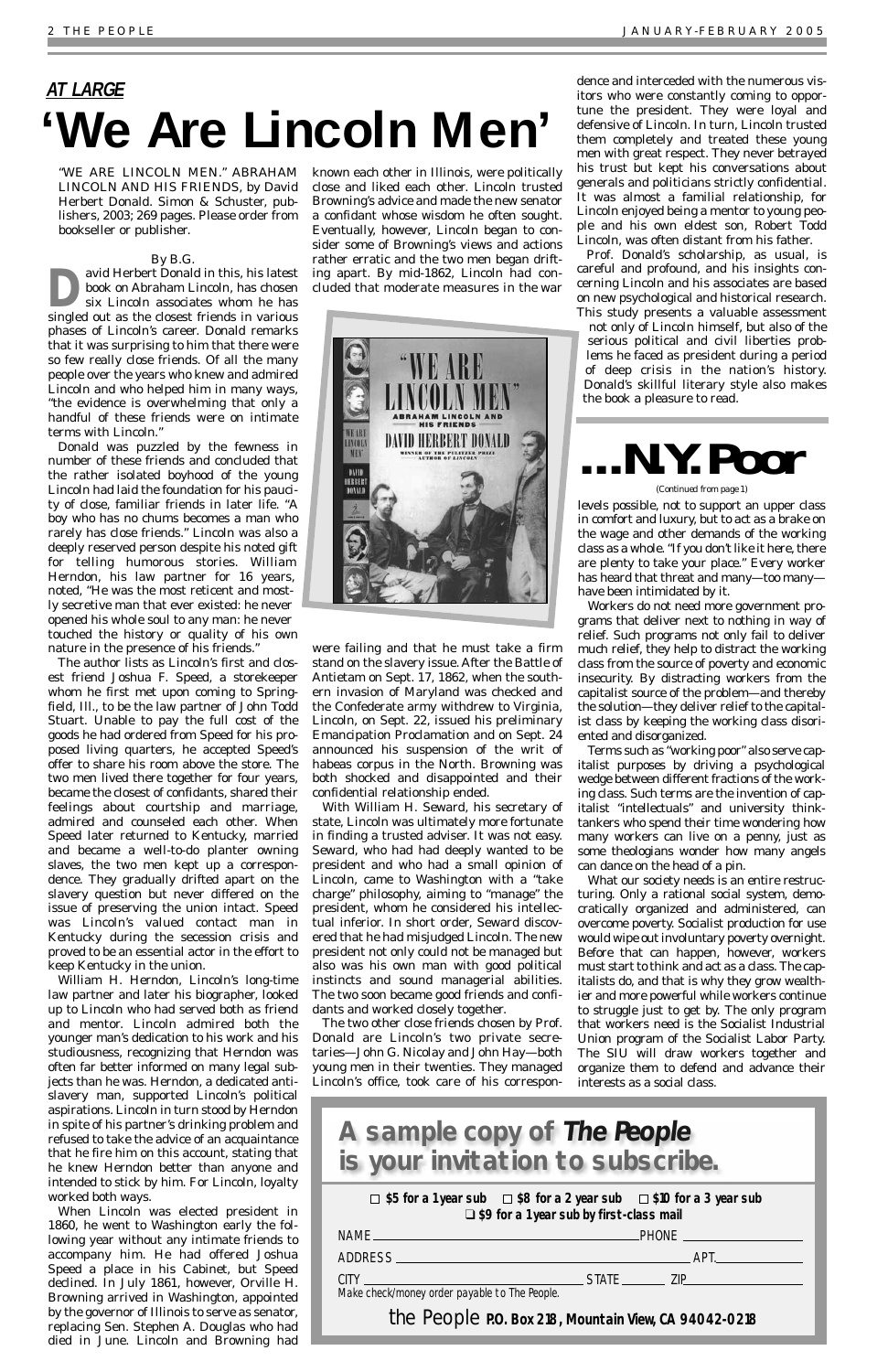#### **International Outlaw**

The U.S. ruling class has been railing against Iran and North Korea over their alleged plans to develop nuclear weapons. Their regimes could be doing that. Yet, the Bush regime would like us to forget about the nonexistent nukes in Iraq and its hypocritical silence about those that Israel, a U.S. ally and surrogate in the oil-rich Middle East, probably has.

The U.S. ruling class, however, is an international outlaw itself.

•It has not ratified the Comprehensive Nuclear Test Ban Treaty signed by 172 countries and ratified by 115.

•With Russia's ratification, the Kyoto Protocol on global warming will soon take effect. That has been ratified by 128 nations. U.S. capitalists who make obscene profits from fossil fuels won't let the U.S.

ratify the protocol despite the risk of ecocide and perhaps mass homicide.

**O**ne of the mottos of protesters of U.S.<br>
In Our Name," as Americans. What the<br>
"Salidarity Gurtar" has drug to produce of the imperialism and the war in Iraq is "Not "Solidarity Center" has done to workers of the world "in our name," as American *workers*, is even more abominable.

> •The United States and with it Russia and China haven't ratified the (Land) Mine Ban Treaty that took effect in 1999.

> In sum, the U.S. ruling class, being the only remaining superpower, believes it can do anything it pleases to advance its material interests. American workers need to—indeed, have a duty to—stop such plutocratic arrogance.

#### **Fighting Terrorism?**

A terrorism task force in Seattle arrested five suspects on immigration fraud charges, three for defrauding banks and two other for weapons offenses. The Associated Press reported that "a federal law enforcement official, speaking on condition of anonymity, said

#### *By Diane Secor*

The AFL-CIO established the Solidarity Center in 1997. According to its website (solidaritycenter.org), the Solidarity Center—which is short for American Center for International Labor Solidarity (ACILS)—is a "nonprofit organization that assists workers around the world who are struggling to build democratic and independent trade unions."

The implication is that ACILS carries the banner of the American "labor movement" in "solidarity" with workers in other countries. Truth is, however, that there is no labor movement in America. Although the AFL-CIO claims to "represent" 13 million workers in this country, it is, to paraphrase Daniel De Leon, no more a workers' organization because its rank and file is composed of workers than the U.S. Army is.

Indeed, the AFL-CIO is largely responsible for the fact that no labor movement worthy of the name exists in the country. It is, lock, stock and barrel, an instrument of the capitalist class wholly committed to a system based on the exploitation of labor by capital. No wonder, then, that it works hand-in-glove with the federal government to further U.S. imperial-

ist interests abroad and readily accepts financial support from other capitalist institutions to perform its bellwether services wherever U.S. corporations sniff out opportunities to plunder foreign lands and labor.

The Solidarity Center's website frankly states that much of its funding comes from "the U.S. Agency for International Development, the

National Endowment for Democracy, the U.S. Department of State, the U.S. Department of Labor, the AFL-CIO, private foundations, and national and international labor organizations." The government agencies on the list are familiar to the informed, but what is the National Endowment for Democracy (NED) and who is behind it?

In *Rogue State: A Guide to the World's Only Superpower*, William Blum provides some answers to this question—answers that raise some other disturbing questions about this Solidarity Center.

"Allen Weinstein, who helped draft the legislation establishing NED, was quite candid when he said in 1991: 'A lot of what we do today was done covertly 25 years ago by the CIA.' In effect, the CIA has been laundering money through NED. The endowment has four principal initial recipients of funds: the International Republican Institute, the National Democratic Institute for International Affairs, an affiliate of the AFL-CIO (such as the American Center for International Labor Solidarity), and an affiliate of the Chamber of Commerce (such as the Center for International Private Enterprise). These institutions then disburse funds to other institutions in the U.S. and all over the world, which then often disburse funds to yet other organizations."

Foreign "labor unions" acceptable to capitalists and the AFL-CIO alike are among the foreign institutions that the NED specifically targets for funding and logistical aid. As Blum put it: "NED programs generally impart the basic philosophy that working people and other citizens are best served under a system of free enterprise [and] class cooperation...."

This amounts to a systematic attempt to create foreign workers' organizations that serve the same general purposes that the AFL-CIO serves in the United States. Thus, the general objective is to channel foreign labor movements into directions that uphold capitalist rule and which gut workers'organizations that are based on an awareness of the class struggle.

The more specific aims of this NED-Solidarity

Center program are to serve particular U.S. capitalist interests in seizing and defending world markets, access to raw materials and pools of cheap labor. When regimes become an obstacle to these ends, the Solidarity Center has played an important role in "regime change" operations in those countries.

In "Activities in Venezuela of the National Endowment for Democracy: The Evidence Speaks for Itself" (May 23), Eva Golinger reported that the "NED's own documents" show that NEDfunded groups were involved in the unsuccessful attempt at deposing Venezuelan President Hugo Chavez in 2002.

Golinger is a Venezuelan-American attorney who lives in Brooklyn and operates the venezuelafoia.info website. Her articles on the U.S.'s role in efforts to topple the Chavez regime in Venezuela, many

of them based on information obtained through the Freedom of Information Act, are widely available on the Internet.

The ACILS, according to her, received NED grants to work "intimately with the Confederación de Trabajadores (CTV), the Venezuelan labor union that was notoriously involved in the preparations and execution of the April 2002 *coup d'etat* and subsequent destabilization campaign....The ACILS continues to receive grants in excess of \$100,000 annually for its work with the CTV."

The AFL-CIO's Solidarity Center collaborates with U.S. capitalist interests, yet claims to represent American labor. A genuine labor movement, based on the class struggle and committed to lighting the spark of classconsciousness in the minds of workers everywhere, would have no part of such collaboration.

# **Capitalists Pay AFL-CIO To Support Imperialism**



*The People* (ISSN-0199-350X), continuing the *Weekly People*, is published bimonthly by the Socialist Labor Party of America, 661 Kings Row, San Jose, CA 95112-2724.

Periodicals postage paid at San Jose, CA 95101-7024. Postmaster: Send all address changes to *The People*, P.O. Box 218, Mountain View, CA 94042-0218. Communications: Business and editorial matters should be addressed to *The People*, P.O. Box 218, Mountain View, CA 94042-0218. Phone: (408) 280-7266. Fax: (408) 280-6964.

Access *The People* online at: www.slp.org. Send e-mail to: thepeople@igc.org.

Rates: (domestic and foreign): Single copy, \$1. Subscriptions: \$5 for one year; \$8 for two years; \$10 for three years. By firstclass mail, add \$4 per year. Bundle orders: 5–100 copies, \$16 per 100; 101–500 copies, \$14 per 100; 501–1,000 copies, \$12 per 100; 1,001 or more copies, \$10 per 100. Foreign subscriptions: Payment by international money order in U.S. dollars.



#### NEW YORK LABOR NEWS P.O. Box 218, Mtn. View, CA 94042-0218



### hammer blows

*(Continued on page 11)*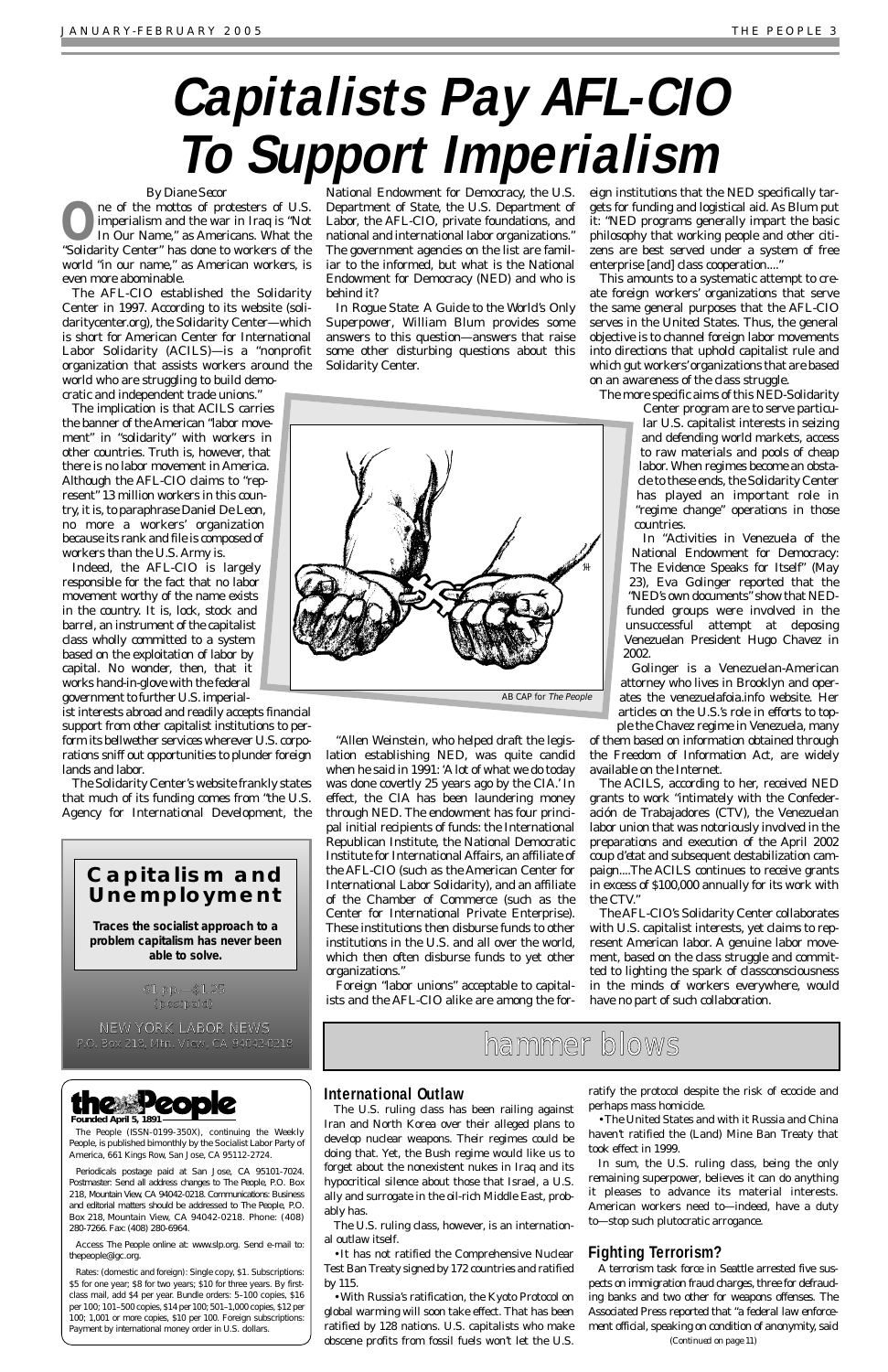Petty Officer 3rd Class Pablo Paredes is a 23-year-old sailor in the U.S Navy who refused to board his Navy ship when it left Dec. 6 to deliver fresh troops to Iraq.

Paredes did not refuse further service in the Navy because of concern for his own personal safety, as contended by many in the capitalist media who charge him with cowardice. He was an electronics technician who would have spent his on-duty hours in a climate-controlled control room and his off-duty hours surfing the Internet in a vessel completely unthreatened by an Iraqi insurgency that is without either a navy or an air force.

Paredes explained himself clearly when he publicly announced his intention to refuse any further military service. As he put it to NBC San Diego, "I don't want to be a part of a ship that's taking 3,000 Marines over there, knowing a hundred or more of them won't come back. I can't sleep at night knowing that's what I do for a living." As the NBC report put it, Paredes "said he was young and naive when he joined the Navy and 'never imagined, in a million years, we would go to war with somebody who had done nothing to us.'" "I'd rather do a year in prison in the military than do six months of dirty work for a war I don't believe in," he said.

Paredes will almost certainly receive prison time for standing up and being counted against the war. He won't be alone. Several hundred members of the U.S. military have reportedly filed for conscientious objector status since the beginning of 2003, when the Bush administration began making war preparations vis-à-vis Iraq. If the record of the U.S. military in the Persian Gulf War is any indication, the vast majority of them will go to prison. The army granted only 111 CO status requests in that war, and sent 2,500 soldiers to prison, according to a *Boston Globe* report.

The overwhelming majority of CO applicants are recruits from impoverished families of the working class for whom the capitalist class has limited use. The military, which recruits disproportionately in poor neighborhoods, promises them funds for college and health care and home loan assistance in the future. This "poverty draft" assures plenty of cannon fodder for capitalism. But many are shocked by the uses to which the military puts their lives.

Young people of conscience like Pablo Paredes give us hope that not all will be led down the primrose path to sacrifice on the altar of profit. Those who stand up and say "No!" to the capitalist war machine are in many ways not unlike a Russian officer Daniel De Leon wrote of in 1903 who, when ordered to command his troops to fire upon striking workers in Kiev, refused—and was immediately arrested, court martialed and sentenced to death.



"For generations," De Leon observed, "people have been singing the psalms of the psalmists and doing the acts of fiends; preaching the admonitions of the prophets and indulging in the ways of the wicked; professing Christianity and practicing deviltry." A new generation of those like the Russian martyr, however, "promise to end the hypocrisy."

Let us hope that Pablo Paredes is a sign of our times.

*—K.B.*

#### **The President's Message** (*Daily People,* Dec. 4, 1900)

Never yet has the annual performance, known as the "President's Message," reached the depth or the height of hypocrisy that did McKinley's message, read yesterday before Congress. One is accustomed to hear rehearsed in these performances the trite phrases about the country's grandeur, the liberty of our people, the happiness of our working class, the industry of our idle or Capitalist Class;—to all this one has grown accustomed, attaching no more importance to it than to the commonplaces of civility that are uttered even among people on unfriendly terms. But yesterday's performance outdoes all that has hitherto been done of late upon this line.

The President's message rightly gives the right of way to operations in China and the Philippine Islands. And yet, after opening with two such points, that mark a complete subversion of the country's policy, the message brazenly closes with this passage:

"Our growing power brings with it temptations and perils requiring constant vigilance to avoid. It must not be used to invite conflicts nor for oppression, but for the more effective maintenance of those principles of equality and justice upon which our institutions and happiness depend. Let us keep always in mind that the foundation of our government is liberty; its superstructure peace."

The serving of the devil in God's livery has many exemplifications; never yet, however, was the vile performance exhibited in such unblushing style, upon such an elevated stage, or by so exalted an actor.

To the tune of pretending to warn against the "abuse of power," the national invasion of two distant and weak peoples is commended; to the tune of avoiding deeds of oppression, military operations are favored, intended only to subjugate unwilling nations; to the tune of peace, the war-drum is beaten; to the tune of liberty the chains of vassalage are forged! Nor is this all. To the tune of "justice," our products are to be rammed down the throats of unwilling purchasers; to the tune of "our happiness," broad fields are to be opened, whence the already over-stocked Labor Market at home will be swollen by millions of "equality," the foundation is laid to intensify the economic inequality that already plagues us at home!

The "President's Message" having reached this notch, what dizzy height of perfidy can be henceforth expected from that quarter?

## what is socialism?

## **Pablo Paredes**

#### *A De Leon Editorial*

**Imperialism's Tune**



*Presidents come and presidents go, but when it comes to using the country's military power to protect capitalism's imperialist interests abroad all presidents are pretty much the same.*

Socialism is the collective ownership by all the people of the factories, mills, mines, railroads, land and all other instruments of production. Socialism means production to satisfy human needs, not, as under capitalism, for sale and profit. Socialism means direct control and management of the industries and social services by the workers through a democratic government based on their nationwide economic organization.

Under socialism, all authority will originate from the workers, integrally united in Socialist Industrial Unions. In each workplace, the rank and file will elect whatever committees or representatives are needed to facilitate production. Within each shop or office division of a plant, the rank and file will participate directly in formulating and implementing all plans necessary for efficient operations.

Besides electing all necessary shop officers, the workers will also elect representatives to a local and national council of their industry or service—and to a central

congress representing all the industries and services. This all-industrial congress will plan and coordinate production in all areas of the economy. All persons elected to any post in the socialist government, from the lowest to the highest level, will be directly accountable to the rank and file. They will be subject to removal at any time that a majority of those who elected them decide it is necessary.

Such a system would make possible the fullest democracy and freedom. It would be a society based on the most primary freedom—economic freedom.

For individuals, socialism means an end to economic insecurity and exploitation. It means workers cease to be commodities bought and sold on the labor market and forced to work as appendages to tools owned by someone else. It means a chance to develop all individual capacities and potentials within a free community of free individuals.

Socialism does not mean government or state ownership. It does not mean a state bureaucracy as in the former Soviet Union or China, with the working class oppressed by a new bureaucratic class. It does not mean a closed party-run system without democratic rights. It does not mean "nationalization," or "labor-management boards," or state capitalism of any kind. It means a complete end to all capitalist social relations.

To win the struggle for socialist freedom requires enormous efforts of organizational and educational work. It requires building a political party of socialism to contest the power of the capitalist class on the political field and to educate the majority of workers about the need for socialism. It requires building Socialist Industrial Union organizations to unite all workers in a classconscious industrial force and to prepare them to take, hold and operate the tools of production.

You are needed in the ranks of Socialists fighting for a better world. Find out more about the program and work of the Socialist Labor Party and join us to help make the promise of socialism a reality.

The National Intelligence Reform and Terrorism Prevention Act that sailed through Congress in December, and that President Bush signed into law faster than Kris Kringle could cross the Canadian border on Christmas Eve, is supposed to make America safe from another 9/11-style attack. That's how the capitalist media portrayed and promoted it, and that's what the politicians who enacted it said it would do. U.S. Sen. Susan Collins (R-Maine) put it this way:

"Just as the National Security Act of 1947 was passed to prevent another Pearl Harbor, the Intelligence Reform Act will help us prevent another 9/11."

What Sen. Collins failed to mention, what must have slipped her mind, is how often 9/11 has been compared to Pearl Harbor. Indeed, it was precisely the failure of the National Security Act of 1947 to prevent the 9/11 "Pearl Harbor" that led Congress to give it another try. If at first you don't succeed, etc.

Another thing that Sen. Collins failed to mention is what the old security law did accomplish. It shook up the old Washington bureaucracy and created the National Security Council, complete with a security "czar" at the top. The "czar" on top is the president of the United States, and on Sept., 11, 2001, the president of the United States was none other than—George W. Bush. That may explain why Mr. Bush flip-flopped on the 9/11 Commission recommendations that led to the new Intelligence Reform Act. When the commission issued its report, he flipped. He was against the "reforms." Then he remembered how much "hard work...incredibly hard" work, intelligence involves. Then he flopped over in favor of it. Last April, before the 9/11 Commission's report—that didn't come along until July—or Bush's waffling, which came even later, former U.S. Sen. Adlai E. Stevenson III wrote an op-ed piece for *The New York Times*, in which he came close to pinpointing the real problem U.S. capitalism is having with its foreign policy and its spy agencies. "Foreign intelligence supports foreign policy," he wrote. "Its priorities are determined by policy makers." To which he added: "The failures of the Bush administration are not those of foreign intelligence but of a cerebral sort of intelligence." The difference between the Stevensons, Kerrys and other Democrats, on the one hand, and the Republicans now in charge at Washington, comes down to this: The Democrats believe government should show a bit of finesse and exercise statesmanship to cajole Iraq and other countries into accepting American imperialism, whereas the Republicans in charge appear intent on jamming U.S. imperialist ambitions down the throats of the reluctant.

It's a difference, to be sure, but only of technique. Either way, American imperialism courts disaster by fueling the flames of resentment. There is no safety for bullies, no matter how strong they are, when their victims outnumber them by the billions.

## **An Unintelligent Act**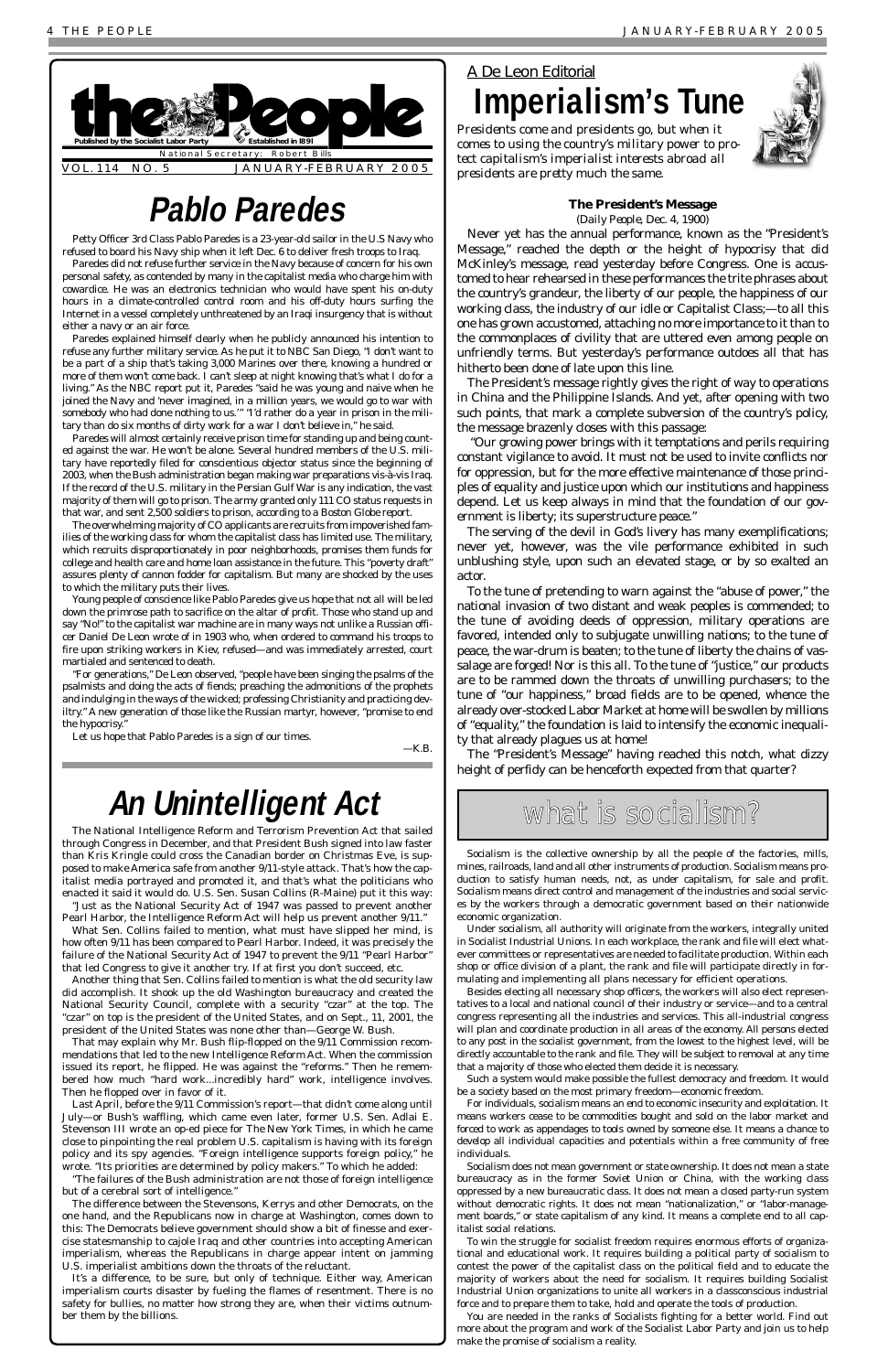*I I Manuary 1905, a group of 26 men and one*<br>*I Labor Union's headquarters in Chicago to woman met "secretly" at the American Labor Union's headquarters in Chicago to draw up a manifesto and issue a call inviting trade unionists from across the country to gather at a larger meeting to be held in the same city the following June.* 

*The stated aim of those who attended the Chicago Conference was to reorganize the American labor movement on industrial and revolutionary lines and to challenge the reactionary "pure and simple" trades unionism of the American Federation of Labor.* 

*The Chicago, or Industrial Union, Manifesto that came out of the January conference led to the first, or constitutional, convention of the Industrial Workers of the World, held in Chicago from June 27 to July 8, 1905.* 

*The January meeting that produced the Chicago Manifesto followed an earlier but smaller gathering held late in 1904 in the same location. It was that earlier meeting that issued the invitation to the January conference. Among other things, that invitation, dated Nov. 29, 1904, expressed the belief that "the working class political expression, through the Socialist ballot, in order to be sound, must have its economic counterpart in a*

*labor organization builded as the structure of Socialist society, embracing within itself the working class in approximately the same groups and departments and industries that the workers would assume in the working class administration of the Co-Operative Commonwealth...."* 

*This principle eventually would be embodied in the Preamble to the IWW's Constitution, which declared that the class struggle would continue "until all the toilers come together on the political, as well as on the industrial field...."* 

*It is not our purpose here to review the controversy and struggle that grew out this provision of the IWW's original Constitution. We intend to return to that controversy, along with other questions pertinent to the class struggle and the state of the "labor movement" today, in future issues.* 

*For now, however, our purpose simply is to* 



*mark the 100th anniversary of the Chicago Manifesto by reprinting it, together with the report that Frank Bohn, the Socialist Labor Party's representative at the January 1905 conference, sent to the DAILY PEOPLE.* 

*Both documents appear here exactly as originally printed, with only the most obvious typographical errors corrected. The "volcanic rumblings" mentioned by Bohn refers to several articles, some reprinted from other publications, reporting on the growing discontent among rank-and-file workers with the AFL's brand of "unionism" and on some of the early forebodings within the AFL bureaucracy, and among its Socialist Party friends, that a revolt was brewing. Two SP men who Bohn mentioned as being invited but refusing to attend the Chicago Conference were Max Hayes, editor of the CLEVE-LAND CITIZEN, and Victor Berger, editor of the Milwaukee-based SOCIAL-DEMOCRATIC HERALD.* 

*The text of the manifesto as printed in the*

*DAILY PEOPLE differs slightly from the text printed in the published proceedings of the first IWW convention. The differences are incidental, however, and it appears here just as it appeared in the DAILY PEOPLE on "Bloody Sunday," Jan. 22, 1905.*

#### PRELIMINARY EXPLOSION OR VOLCANIC RUMBLINGS COMING TO A HEAD

(*Daily People*, Jan. 17,1905) (Special to the *Daily* and *Weekly People* from Frank Bohn, National Organizer of the Socialist Labor Party and the Socialist Trade & Labor Alliance.)

St. Louis, Mo., Jan. 13.—All readers of *The People* have, for some time, had their ears attuned to the music of "Volcanic Rumblings." They have been aware that a storm of opposition to pure and simpledom in general and to the A.F. of L. in particular, has been gathering in the West. The utterly contemptible attitude assumed by the leaders of that once powerful body in these days of its hopeless degeneracy; the paralyzing effects of defeat after defeat sustained by it during the past few years; and the degradation of those "Socialists" whose A.F. of L. positions act as bribes, have called forth a vigorous protest from that portion of the S.P. who refuse to be longer unequally yoked together with criminals. The time being fully ripe for action, a conference of industrial unionists was lately called by a group of men prominently connected with the American Labor Union, the Western Federation of Miners, and revolutionary elements in the American Federation of Labor, notably the Brewery Workmen. While passing through Chicago I was invited to meet with this group and discuss the situation. This, after learning that the group were to meet as individuals, and not as delegates, I agreed to do. The conference took place during the first week in January. Among the twenty-five present were Haywood and Moyer of the Western Federation of Miners, Clarence Smith, Haggerty and Estes of the American Labor Union, Trautmann, Editor of the *Brauer Zeitung*. This conference issued the Manifesto to American Workingmen, which calls

for a convention of all industrial, class conscious unionists, to be held in June. To this convention the S.T. & L.A. is expected to send delegates. Some knowledge of the character of this conference and its attitude on "The Burning Question," may be helpful to members of the S.T. & L.A. in coming to a conclusion on the attitude to be taken by their organization with regard to the proposed convention.

Trautmann, in stating the general purpose of the conference on behalf of the Committee of Seven, proclaimed clearly and firmly the old, old truths which we, of the S.L.P., have never ceased to emphasize during all these years of fighting. After proving the capitalist character of the A.F. of L. and showing its open follies and its hidden rottenness, he added:

"It will be said that we are practically accept-

ing the principles of the S.T &. L.A. Yes, we are. We must come to that. They are the right principles."

### **The Chicago Manifesto** *The document that led to*

The fiercest attacks on pure and simpledom and on "boring from within" the A.F. of L. were made by those who have been the last to turn against that organization, such as Sherman of Texas, and other Western men whose names I have forgotten. The members of the conference were practically unanimous in unqualified ratification of class conscious, industrial unionism, as advocated by the S.T. & L.A. As a leading member of the A.L.U. stated to me in private conversation: "It is plain that the fight which De Leon and the S.L.P. have been making all these years is the right fight to make."

Some members of the conference objected to the call for a convention and advocated the reorganization of all class conscious industrial unionists about an existing organization as a nucleus. But it was quickly pointed out that such action would have little influence further than to secure the adhesion of some members of the conference as individuals. The desired result

could only be obtained through the action of a convention really representing organized bodies of workingmen.

Careful perusal of the contents of the Manifesto will make clear, better than anything else which might be said, what is working in the minds of these men. That the new organization IS TO BE AFFILIATED WITH NO POLITI-CAL PARTY, is a feature of the Manifesto most interesting to members of both the S.T. & L.A. and the S.L.P. With reference to this matter the S.T. & L.A. delegates, if any are sent, should have very definite opinions. This attitude on the political character of the proposed organization, prevailed with a majority of the members of the conference, because it was thought that attention should just now be riveted upon the subject of re-organization upon the industrial field. "Socialists" not interested in the subject of industrial unionism are supposed to remain away from the June convention. It is to be hoped that the convention may accept all those principles which have made the S.T. & L.A. heretofore the only real Socialist labor union; and make provision for a clear-cut organization along the lines marked out by those principles. This will mean at once a powerful attack upon the A.F. of L. and all its defenders, including "Socialists" like Max Hayes, Berger and the *Volkszeitung* crew, as well as Gompers and Mitchell. One more incident—it will be seen at once that the list of signatures to the Manifesto contains the names of some men who have been most bitter opponents of both the S.T. & L.A. and the S.L.P. Furthermore the names of some appear who were not present at the conference, notably those of Debs and Untermann, the latter of whom has been in the past a most strenuous advocate of "boring from within." In all the discussion which is now to come, may principles and not individuals be considered as really important.

*(Continued on page 8)*

### *formation of the Industrial Workers of the World in 1905*

**Facsimile of the** *Daily People* **for Jan. 22, 1905, featuring the Chicago Manifesto (First Explosion) and news of Russia.**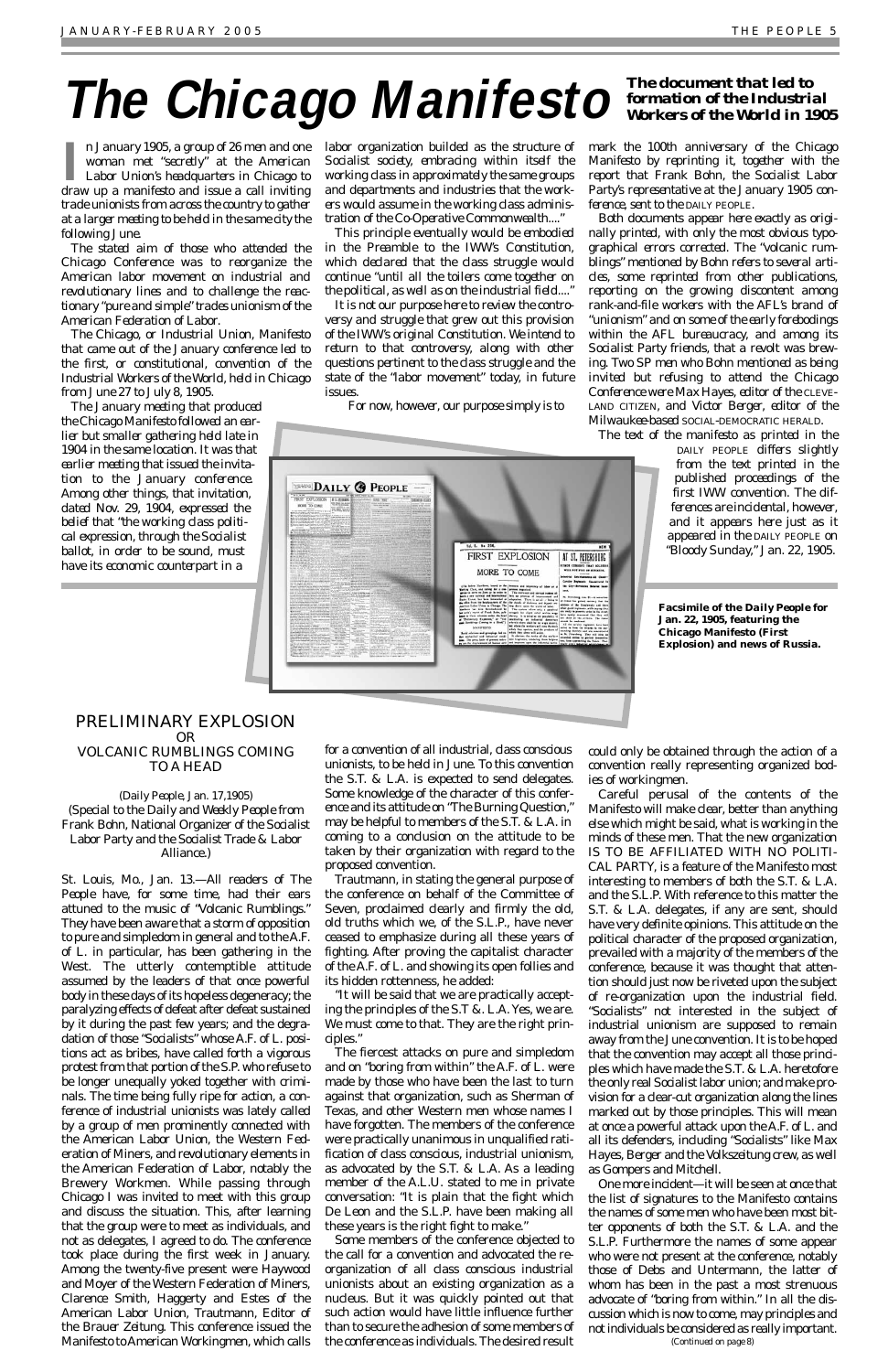*Aseries of strikes that swept through czarist Russia in the winter of 1904–1905 culminated in massive demonstrations at the imperial capital at St. Petersburg on Sunday, Jan. 22, 1905. The most important of these demonstrations gathered in the plaza outside the Winter Palace of Czar Nicholas II.* 

*Thousands of workers and their families were led onto the square outside the palace by Father Georgi Gapon, a Russian Orthodox priest and Christian Socialist. Gapon and his followers were intent on presenting a petition of grievances to the czar in the naive hope that the monarch would intervene on their behalf to improve working conditions and establish a democratically elected national assembly that would give workers' representatives a voice in national affairs.* 

*Demonstrations throughout the city were met by mounted Cossacks, Uhlans and imperial troops. Some of the regular soldiers refused orders to disperse the crowds and laid down their arms rather than shoot into the mass of defenseless demonstrators, but in the square out-*

*side the Winter Palace Cossacks and soldiers massacred hundreds of unarmed men, women and children.* 

*The incident, known to history as "Bloody Sunday," triggered the Russian Revolution of 1905. It precipitated more demonstrations, strikes, factory occupations and other events (notably the formation of the first soviets) that led the czarist regime to agree to a national assembly, or Duma, by August 1905. The Duma, composed of political puppets of the monarchy and capitalists, proved to be a farce.* 

*Some Russian revolutionaries who wanted to see the monarchy overthrown believed that Father Gapon was a police spy in service to the czarist regime. Lenin may*

*not have shared that view, but it seemed obvious to him that the government was prepared to meet the demonstrations of Jan. 22 and that exposing workers to violence in that way was a stupid act. Lenin wrote:*

*"That Father Gapon is an AGENT-PROVOCATEUR is a surmise that would seem to be borne out by the fact that...the police deliberately allowed the strike movement to spread as widely and freely as possible, and that the government...WANTED to provoke bloody reprisals under conditions most favorable to itself....*

*"But the existence of such a plan by no means rules out the possibility that Father Gapon was an UNCONSCIOUS instrument of this plan. That there is a liberal, reformative movement among certain sections of the young Russian clergy cannot be doubted; this movement...has even been given a name of its own—the 'New-Orthodox' movement. We cannot, therefore, flatly dismiss the idea that Father Gapon may be a sincere Christian Socialist and that it was Bloody Sunday which converted him to the truly revolutionary path. We are inclined to support this idea, especially since Gapon's letters written after the massacre...declaring that 'we have no tsar', his call to fight for freedom, etc., are facts that speak for his honesty and sincerity; for it could not possibly be part of the duties of an agent-provocateur to agitate so powerfully for the continuation of the uprising."* 

*Gapon's innocence also was confirmed by the tragic end he met. He fled from Russia to escape arrest after the massacre outside the Winter Palace, but a czarist police spy embedded in the Social Revolutionary Party assassinated him after he returned to the country in 1906.* 

*In America, the Socialist Labor Party also had suspicions about Gapon's role, but they were of a different sort. While the SLP did not believe the priest was a police spy, neither did it believe that* *Bloody Sunday had turned him onto a "truly revolutionary path." The SLP and Daniel De Leon knew that Gapon's ideas on how unions should organize and conduct themselves came from the procapitalist American Federation of Labor and its president, Samuel Gompers, and not from the socialist movement. "Gapon and Gaponism is Gompersism," De Leon wrote. "Gapon said himself that he got his ideas of how 'unions' should be from the A.F. of L." DAILY PEO-PLE, June 17, 1906)* 

*The SLP and De Leon were concerned that "Gompersism" in America could mislead American workers into catastrophes similar to Bloody Sunday. The AFL's strategy of seeking "safe relations" with the capitalist class, and its participation with Mark Hanna and other capitalists in the Civic Federation, underscored these concerns. The Battle of Homestead (1892) and the Lattimer massacre (1897) at Hazelton, Pa., were ominous signs of impending disaster.* 

*The plight of Russia's exploited workers and peasants had won the sympathy of millions of* 



*workers around the world long before the winter of 1904–1905. Bloody Sunday deepened that sympathy and led to massive demonstrations in Western Europe. In the United States, the SLP sponsored and participated in a number of such demonstrations and "indignation rallies," particularly in New York City. On Feb. 6, 1905, for example, the SLP held a rally with speeches by G. Urieff of the Russian Social Democratic Labor Party and SLP members James Connolly (the "Irish agitator"), Joseph Schlossberg (of the Garment Workers' Union), Boris Reinstein and De Leon.*

*While the SLP made plain its sympathy and support for the Russian workers at this and other gatherings, it also deplored "Gaponism" and the vain attempt to win justice from the brutal monsters that ruled Russia with an iron fist, as shown by the following resolution adopted at the Feb. 6 rally in Grand American Hall: "The toiling masses of Greater New York and vicinity in mass meeting assembled on this 6th day of February, 1905, at Grand American Hall, under the auspices of the Socialist Labor Party of America, do hereby send greetings to the Russian Working Class for its intrepidity in ringing the signal for revolt against the barbarism of Czarism and the minor barbarisms that shelter themselves under its obscene wings. "We applaud the intelligence of the Russian Working Class in detecting the fraud attempted upon them by the comedy of the 'workingmen's delegation to the Czar'; we applaud their clearness of sight in recognizing in the said delegation nothing but 'Government overseers', or what we here in America call the 'labor-lieutenants of the Capitalist Class'; we applaud their attitude, which is ours in America towards Capitalist*

*Czarism, and which stands upon the principle that there is nothing to 'arbitrate' between the Oppressors and the Oppressed, a principle long ago embodied in the celebrated maxim of William Liebknecht: 'to parliamentarize is to compromise'—a principle that no bona fide revolutionary movement can abandon for a moment without abandoning its cause.*

*"We cheer the Russian Working Class for the high pinnacle of humanity and morality to which it raised itself by extending the hand of brotherhood to its brothers of Japan, thereby tearing itself loose from the hypocritical 'humanity' and actual immorality of the ruling class that, while preaching 'brotherhood' finds its account in tearing the peoples of the earth into opposing packs of mutually devouring hyenas.*

*"With our brothers in Russia we say:*

*"Down with Absolutism!*

*"Down with Class Rule!*

*"Down with the White Terror and all other terrors that keep Humanity in subjection.*

*"Down with the barriers that separate nation from nation, and with the chains that fetter together unwilling peoples into artificial nationalities.*

*"With the Poles in Russian Poland, as well*

*as those in the Prussian and Austrian fractions of the dismembered Polish nation, we join in the hearty cry: 'Long live Poland!'*

*"To the Russian Working Class in particular we cry out enthusiastically: 'Three cheers for the Russian Revolution!' Three cheers for its dauntless Apostles!*

*"Resolved, That these resolutions be forwarded by the National Secretary of the Socialist Labor Party to George Plechanoff, Paul Axelrode, N. Uteroff, Vera Zassulitch and Leo Deutsch; the Geneva, Switzerland, General Council of the Russian Social Democratic Labor Party."* 

*The SLP lent its support to the unfolding Russian Revolution of*

*1905 in other ways. The party's official newspaper, the DAILY PEOPLE, carried many articles on developing events before and after Bloody Sunday. Many of those articles were based on dispatches from the socialist press in France and other sources. The following appeared on the front page on Monday, Jan. 23, 1905, one day after the massacre outside the Winter Palace in St. Petersburg.* 

# **Bloody Sunday** *A massacre outside the Winter Palace in St.*

### *Petersburg on Jan. 22, 1905, sparked the first Russian Revolution against Czarist Oppression*

#### ST. PETERSBURG WORKERS

#### SLAUGHTERED

Hundreds of Women and Men Massacred in Streets of Russian Capital

#### PEOPLE SHOUTING "DOWN WITH THE MONARCHY"

**Regiments Refuse to Fire—Cossacks and Troops Attempt to Prevent Gathering Before Czar's Palace—Men and Women Knouted, Sabred and Shot—Barricades Erected in All Parts of the City—Snow Stained Red—Workers Make Demands on Czar—Father Gapon Wounded.**

St. Petersburg, Jan. 22.—The streets of this city to-day ran red with the blood of proletarians, who, long having submitted to wretched conditions, uprose against the ruling class. Hundreds of unarmed men and women were shot down by Cossacks and troops while holding demonstrations in various parts of the city.

**Facsimile of the** *Daily People* **for Monday, Jan. 23, 1905, the day after "Bloody Sunday."**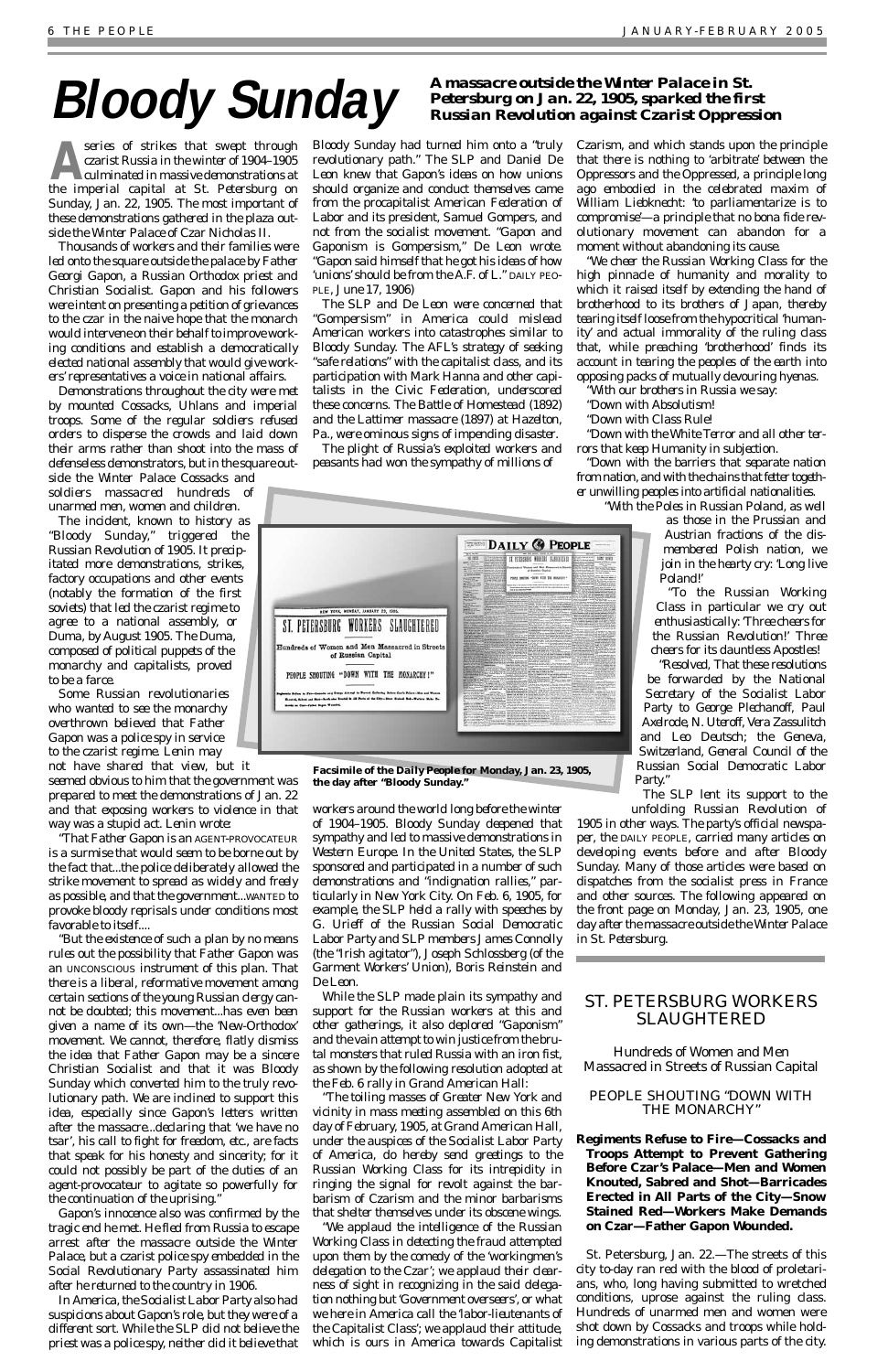Some regiments laid down their arms and, when ordered by their officers, refused to fire on the defenceless gathering of workers.

The capital of Russia awoke this morning to find itself in a state of siege. A more perfect winter day never dawned. The air was crisp and invigorating, and scarcely a cloud was in the sky. The sun illuminated the domes of the cathedrals and churches.

Compared with yesterday there was a noticeable change in the bearing of those who were early astir in the streets. Instead of flocking as usual up the steps of St. Isaac's Cathedral, all were slowly, silently wending their way, singly and in small groups, in the direction of the Winter Palace.

The Grand Morski and Nevski Prospect wore their normal Sunday aspect, except that fewer women and children were abroad and considerably less vehicle traffic was apparent. Throughout yesterday evening and up to midnight the wildest rumors filled the air. One

could hear almost anything. The most persistent of these was the report that the Emperor against the advice of his ministers, had decided to appear at the Winter Palace and hear from the strikers themselves their position. But this morning there was no evidence of any relaxation in the pronounced determination of the authorities not to allow any gathering in the square before the Winter Palace.

No observer could help being struck by the solemn, determined look on every face as people, turning the corners, came within view of the palace. Necks were craned and eyes were eagerly directed toward the square to see what was happening. Already crowds of many thousands were collected in the vicinity, but were prevented from entering the square by mounted troops drawn up across each thoroughfare. Presently the masses began to press forward threateningly. The cavalry advanced at a walking pace, scattering people right and left.

As minutes passed reports of conflicts became more and more frequent and the determination and numbers of the strikers became evident in every section of the city, particularly all avenues leading to the palace square.

The mob constantly increased in the Nevski Prospect and the Admiralty Square, while in the neighborhood of the Winter Palace the troops guarded all its approaches. Cabs and vehicles of all kinds were held by the police for the conveyance of the killed and wounded. Wherever the cavalry charged or the infantry fired the snow became stained with long streaks of blood. The mob is infuriated, vowing vengeance.

About ten o'clock this morning 15,000 men started from the Neva works toward St. Petersburg, but an hour later they were stopped by two companies of Cossacks drawn up in five rows, who barred the way. The Cossacks, fired three volleys of blank shots, and some of the strikers fled across the Neva; but the others held their ground, and the Cossacks loaded with ball cartridges and charged the crowd with heavy whips and dispersed it. Troops are now massing. Uhlans and Cossacks, obeying orders, drove the crowd back with their swords, wounding many. A military band was playing while the fighting was going on. The Emperor remained at Tsarskoe Selo. The Cossacks at first used knouts, then the flats of their sabres, and finally they fired. At 2.22 p.m. the mob and the troops were in open conflict around the Palace. At 2.55 p.m., the pressure of the mob around the Palace Square was becoming irresistible. The troops at that time were unable to drive back the dense masses of people. Two volleys were fired into the crowd.

There was a gathering later of ten thousand of the Putiloff strikers, at which speeches were made protesting against dilatory action, declaring it characteristic of the Emperor's

attitude toward the people. These sentiments were received with cheers and shouts of "Down with the monarchy!"

Many persons were killed or wounded in the dispersal of the crowds in Palace Square. The strikers are now organizing for armed resistance. In addition to the Superintendent of Police, a Cossack was killed. The mob is erecting wire entanglements across the streets in the Vassiliostroff districts to prevent the cavalry from charging.

The Cossacks rode down and dispersed a gathering on the Schlusselberg road, on the northeast side of the city. Thirty persons were wounded. The strikers endeavored to force the Troitsky bridge and the troops fired three volleys. A number of persons were killed or wounded at this point. Five persons were removed on sledges.

At 3.30 this afternoon the situation had reached a stage of revolution. The quiet

The rioters in the Vassili Ostroff district are tearing down telegraph poles and erecting barricades.

The troops fired three volleys on the Nevsky Prospect, killing thirty and wounding many. Women and children were among the killed. The public is infuriated against the military and is throwing stones at the officers. One hundred and fifty persons were killed or wounded in the conflict in the Palace Square. The mob is infuriated and is vowing vengeance.

The strikers, through Father Gapon, have issued an ultimatum to the Czar.

They do not now "pray" the Emperor to see

them; they "demand" his presence in the great courtyard of the Winter Palace at 2 o'clock this afternoon.

The terms of the ultimatum, which was handed last night to Prince Syiatopolk-Mirsky, the Minister of the Interior, have amazed the Court and its imperial master. The old-time subserviency and cringing have disappeared and the people curtly demand an audience of the Czar under pain of the breaking of the bond between the Emperor and people.

Never before in the history of Russia have the relations between autocrat and subjects been so audaciously overturned.

of yesterday and preceding days changed today to most intense excitement. Blood is already flowing and no one can predict what the end may be. Conflicts between the troops and mobs of strikers are occurring in every direction. The strikers, infuriated by the killing of their comrades, have thrown aside all semblance of the quiet insistence that marked their attitude since the commencement of the strike trouble, turned into frenzied commune, and urged on by their leaders, are now ready for anything. A detachment of Uhlans fired into the crowd, killing and wounding eighty persons. Father Gapon, the leader of the strikers, while marching and wearing full vestments, was wounded in the arm. He still heads his men. The most encouraging event of the day was that as the strikers approached the Nicholas bridge the infantry opposed to them laid down their rifles and refused to fire on them. manifestos." night.

Not only are the Grand Dukes and bureaucrats thunderstruck at the tone adopted, but the Church has arisen in its wrath.

As soon as the contents of Father Gapon's letter was known, Antonius, Metropolitan of St. Petersburg, pronounced a formal anathema of excommunication upon Father Gapon for causing the people to rise against the Emperor, who is the head of the Church.

For this extreme proceeding the old mediaeval formula was brought out, and Father Gapon was formally consigned to perdition, to separation from the Church, and declared accursed.

The ultimatum of the strikers delivered by Father Gapon to the Minister, and to which no reply has been vouchsafed, is as follows:

"Your Excellency: Workmen of all classes in St. Petersburg wish to see the Emperor at 2 o'clock p.m., January 22, in the square at the Winter Palace, in order to personally express to him the needs of all the Russian people. I am assured by all workmen, my co-laborers and comrades, and even by alleged revolutionists, that His Majesty has nothing to fear. His personal safety is assured.

"Let him come as the true Emperor, with courageous heart, to his people to receive the petition from our hands that is demanded by regard for his own welfare, as well as for that of the inhabitants of St. Petersburg and of Russia. Otherwise the moral bond hitherto existing between the Emperor and the people may be broken.

"It is Your Excellency's high duty to the Emperor and to the entire people of Russia to communicate the foregoing to his Majesty the Emperor to-day without delay, and also the contents of our petition attached hereto.

#### "SAY TO THE CZAR:

"Say to the Emperor that I, together with many workmen, and thousand[s] of people of Russia, am irrevocably resolved, with my faith in him, to proceed to the Winter Palace in order that he may show his faith by deeds, and not by

The document is signed by Father Gapon and eleven representatives of sections of the Workmen's Union.

Fighting is general throughout the city to-

The petition to Emperor Nicholas, which the workmen prepared, reads as follows:

"Sire:—We, workmen, inhabitants of St. Petersburg, of all classes, our wives, children and indigent parents, come to you, our sovereign, asking for protection. We are poor, persecuted, burdened with labor beyond our strength. We are insulted, treated not as men, but as slaves who ought to bear their cruel fate in silence. We have suffered, but are being plunged deeper in the mire and deprived of our rights. Unrestricted, stifled by destitution and injustice, we are perishing. We have no strength left.

"Sire, we have arrived at the extreme limits of endurance. We have reached the terrible moment when death is to be preferred to a continuation of our intolerable sufferings. We have left our work and informed our employers that we will not resume until our demands are conceded. We have not asked much; we have asked but for means of livelihood, without which life



**Father Gapon, who led thousands of Russian workers to slaughter on "Bloody Sunday," 1905.**

*(Continued on page 8)*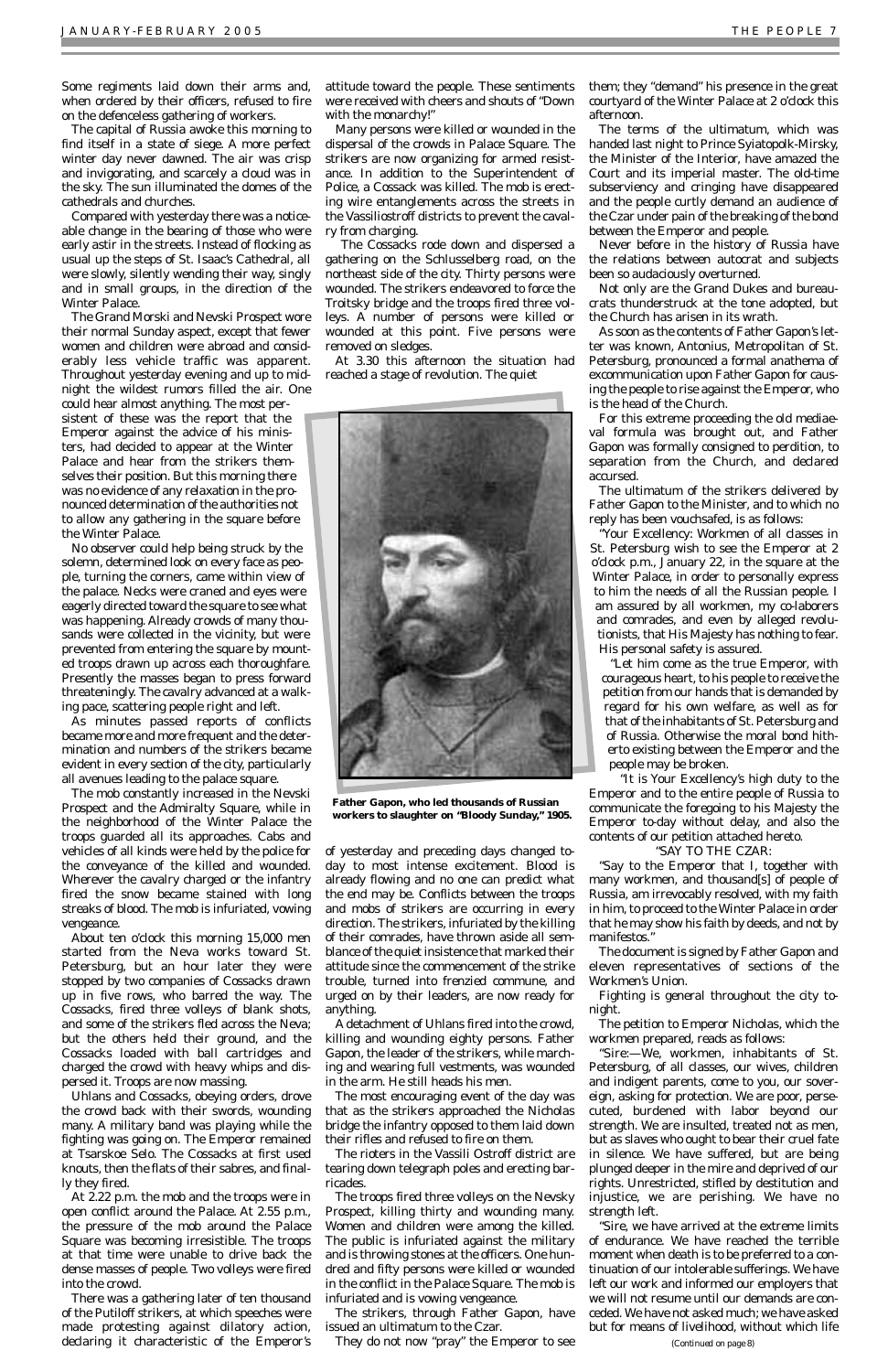is a burden and labor continual torture.

"Our first move is that our masters should investigate our case. They have refused. We have been denied the right to put forward our claim, it being held that such right is not recognized by law."

After referring to the eight-hour day and other points in their case, the petitioners continue:

"Any one of us who dared raise his voice in the interests of the people of the working classes has been thrown into prison or transported. Kindness and good feeling have been treated as a crime. The bureaucracy has brought the country to the verge of ruin by a shameful way. It is luring it to its downfall. We have no voice in the heavy burdens imposed; we do not know for whom or why this money is wrung from an impoverished people, and we do not know how it is expended. This state of things, contrary to divine laws, renders life impossible. It were better that we should all perish, we workers and all Russia. Then, good luck to capitalists, and exploiters, and poor, corrupt officials, robbers of the Russian people.

"Assembled before thy palace, we plead our salvation. Refuse not thine aid and raise thy people from their tomb. Give them means of working out their own destiny. Rescue them from intolerable officialdom. Throw down the wall that separates; free thy people; order that they may rule the country with thee. Create for thy people the happiness wrenched from us, leaving us nothing but sorrow and humiliation.

"We pray Your Majesty graciously to receive our demands which are inspired by a desire for

Your Majesty's and our welfare and the consciousness of the necessity of escape from an intolerable situation. Russia is too great and her needs are too varied and numerous for officials only to rule. National representation is indispensable, as only the people themselves know the country's real needs.

"Refuse not thy aid, but order a convocation of representatives of all classes, including workmen. Let all be free and equal in the elections, and to this end permit the election of a constituent assembly by general secret ballot. That is our chief demand, in which all else centres. It is the sole balm for our wounds, which will otherwise speedily bring us death.

"A single measure, however, will not heal all our wounds. Therefore, we acquaint you frankly and openly on behalf of the whole Russian working classes, as to a father, with our further demands."

After making these demands the petition concludes as follows:

"These, sire, are our principal needs, satisfaction whereof can free Russia from slavery and misery, make her prosperous and enable workmen to organize in defense of their interests against the capitalist exploitation and official robbery which are stifling the people. Order and swear they shall be satisfied and you will make Russia happy and glorious and inscribe your name forever in the hearts of our people and their posterity, while, should you repulse and reject our prayer, we will die in this square before your palace. We have nowhere else to go. Only two paths are open to us, either toward liberty and happiness or to the grave. Should our lives serve as a holocaust for suffering

Russia we shall not regret the sacrifice, but shall bear it willingly."

The refusal of the Czar to grant the plea of the Zemstvos for a constitution and national assembly marked the beginning of the present troubles. On the request of the Zemstvos' presidents for reform the Czar wrote: "I consider it tactless and presumptuous."

The movement for popular government was followed by the present great strike of artisans of all kinds in St. Petersburg.

The substance of the proposals of the zemstvo delegates is that the system of government in Russia is due to estrangement of government and people and the absence of mutual confidence, and that the unrestricted expression of public opinion is essential in guaranteed freedom of conscience and speech, and that zemstvo institutions, in which local and popular life are mostly concentrated, must be placed in conditions in which they may successfully carry out their duties.

St. Petersburg, Jan. 22.—The following is the history of George Gapon, the priest who is acting as a leader of the workingmen. He was born in Poltava in 1839 and is the son of a peasant. In his boyhood he herded geese and pigs. He showed phenomenal mental ability, and friends of the family sent him to school and afterward to a seminary, where he studied for the priesthood.

When he was in the final class he was expelled for insisting on discussing the material conditions of the peasantry. Then he was a zemstvo clerk until a young woman friend, who was also a Socialist, urged him to seek to enter the priesthood, which he did under limitations which did not permit him to have a general pastorate.

He wrote a book on Christian Socialism which the government suppressed.

# **. . . Bloody Sunday**

#### *(Continued from page 7)*

The men made prominent by the Colorado struggle, Moyer and Haywood, Clarence Smith and Haggerty, have been the means of instituting the new movement. Lessons learned by them in the bitter school of experience have prompted this first step on their part. "The miners of Colorado," said Haywood, permanent chairman of the conference, "fought alone the capitalist class of the United States. We don't wish to fight that way again." Never have a group of men more deeply impressed me as possessing those sterling qualities which make men worthy of fighting the great fight of the working class. For S.T. & L.A. delegates to meet such men can result in good alone to all concerned. If less worthy characters find their way to the convention there is all the more need of counteracting influences. Final action, it

must not be forgotten by all concerned, rests with the membership of the various bodies represented on the floor of the convention.

FRANK BOHN.

#### FIRST EXPLOSION

#### MORE TO COME

(*Daily People*, Jan. 22, 1905) (The below Manifesto, issued to the Working Class, and calling for a convention to meet on June 27 in order to launch a new national and international Trades Union, has been forwarded to this office from the headquarters of the American Labor Union in Chicago. The Manifesto has been foreshadowed by last week's report of Frank Bohn, published in these columns under the head of "Preliminary Explosion," or "Volcanic Rumblings Coming to a Head.")

#### MANIFESTO.

Social relations and groupings but reflect mechanical and industrial conditions. The great facts of present industry are the displacement of human skill by machines and the increase of capitalist power through concentration in the possession of the tools with which wealth is produced and distributed.

Because of these facts trade divisions among laborers and competition among capitalists are alike disappearing. Class divisions grow ever more fixed and class antagonisms more sharp. Trade lines have been swallowed up in a common servitude of all workers to the machines which they tend. New machines ever replacing less productive ones wipe out whole trades and plunge new bodies of workers into the evergrowing army of tradeless, hopeless unemployed. As human beings and human skill are displaced by mechanical progress the capitalists need use the workers only during that brief period when muscles and nerves respond most intensely. The moment the laborer no longer yields the maximum of profits he is thrown upon the scrap pile to starve alongside the discarded machine. A dead line has been drawn, and an age limit established, across which in this world of monopolized opportunities means condemnation to industrial death. The worker wholly separated from the land and the tools, with his skill of craftsmanship rendered useless, is sunk in the uniform mass of wage slaves. He sees his power of resistance broken by class divisions, perpetuated from outgrown industrial stages. His wages constantly grow less as his hours grow longer and monopolized prices grow higher. Shifted hither and thither by the demands of profit-takers, the laborer's home no longer exists. In this helpless condition he is forced to accept whatever humiliating conditions his master may impose. He is submitted to a physical and intellectual examination more searching than was the chattel slave when sold from the auction block. Laborers are no longer classified by differences

in trade skill, but the employer assorts them according to the machine to which they are attached. These divisions, far from representing differences in skill, or interests among the laborers, are imposed by the employer that workers may be pitted against one another and spurred to greater exertion in the shop, and that all resistance to capitalist tyranny may be weakened by artificial fratricidal distinctions.

While encouraging these outgrown divisions among the workers the capitalists carefully adjust themselves to the new conditions. They wipe out all differences among themselves and present a united front in their war upon labor. Through employers' associations they seek to crush, with brutal force, by the judicial injunctions and military power, all efforts at resistance. Or when the other policy seems more profitable they conceal their daggers beneath the Civic Federation and hoodwink and betray those whom they would rule and exploit. Both methods depend for success upon the blindness and internal dissensions of the working class. The employers['] line of battle and methods of warfare correspond to the solidarity of the mechanical and industrial concentration, while laborers still form their fighting organizations on lines of long-gone trade divisions. The battles of the past emphasize this lesson. The textile workers of Lowell, Philadelphia and Fall River; the butchers of Chicago, weakened by the disintegrating effects of trade divisions; the machinists on the Santa Fe, unsupported by their fellow workers, subject to the same masters,[;] the long-struggling miners of Colorado, hampered by lack of unity and solidarity upon the industrial battlefield, all bear witness to the helplessness and impotency of labor as at present organized. This worn-out and corrupt system offers no promise of improvement and adaptation. There is no silver lining to the clouds of darkness and despair setting down upon the world of labor. This system offers only a perpetual struggle

# **. . . Explosion**

#### *(Continued from page 5)*

*(Continued on page 9)*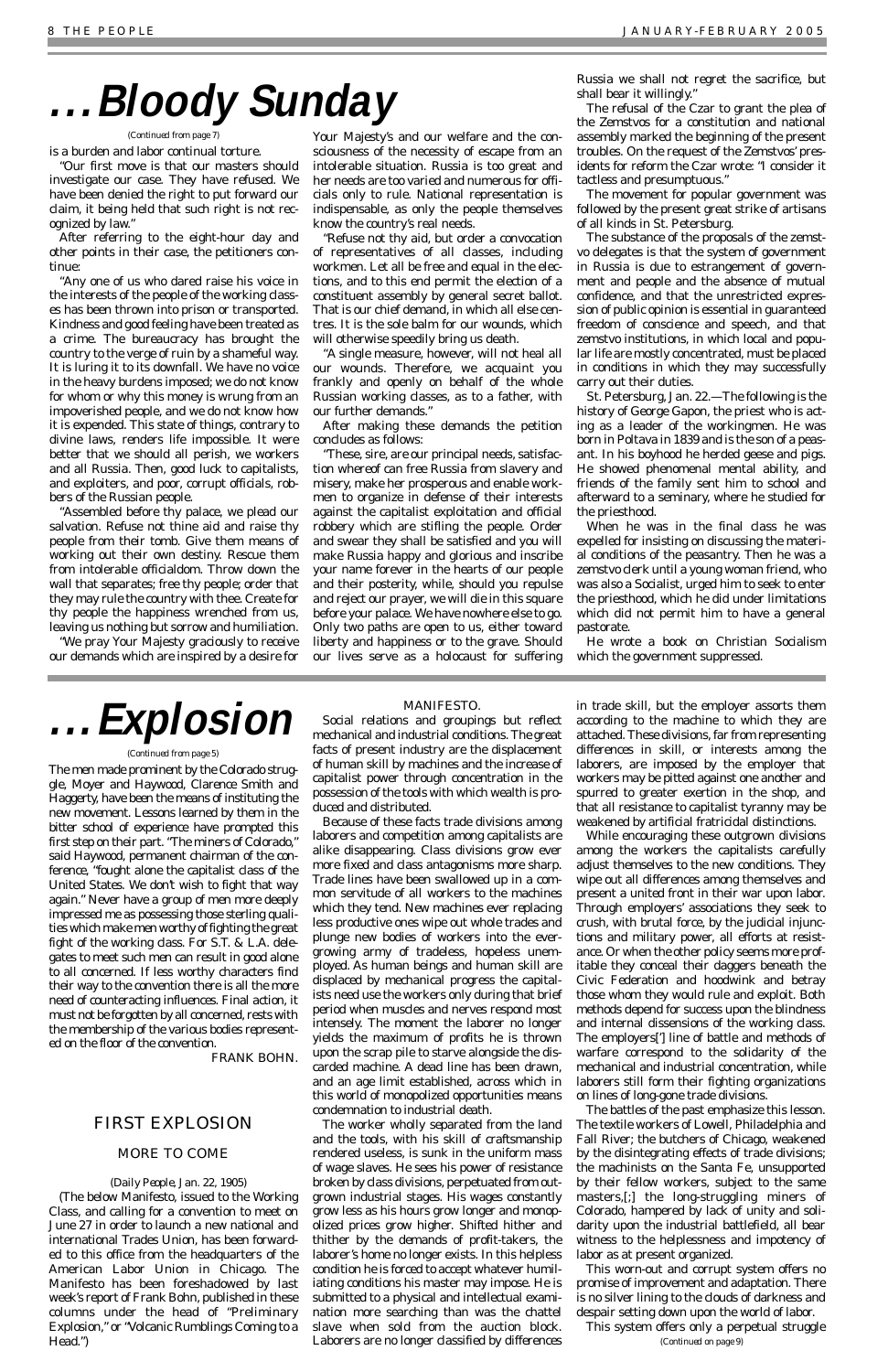for slight relief within wage slavery. It is blind to the possibility of establishing an industrial democracy wherein there shall be no wage slavery, but where the workers will own the tools which they operate, and the products of which they alone will enjoy.

It shatters the ranks of the workers into fragments, rendering them helpless and impotent upon the industrial battlefield.

Separation of craft from craft renders industrial and financial solidarity impossible.

Union men scab upon union men, hatred of worker for worker is engendered, and the workers are delivered, helpless and disintegrated into the hands of the capitalists.

Craft jealousy leads to the attempt to create trade monopolies.

Prohibitive initiation fees are established that force men to become scabs against their will. Men whom manliness or circumstances have driven from one trade are fined when they seek to transfer membership to the union of a new craft. Craft divisions foster political ignorance among the workers, thus dividing their class at the ballot box, as well as in the shop, mine and factory.

Craft unions may be and have been used to assist employers in the establishment of monopolies and the raising of prices. One set of workers are thus used to make harder the conditions of life of another body of laborers. Craft divisions hinder the growth of class consciousness of the workers, foster the idea of harmony of interests between employing exploiter and employed slave. They permit the association of the misleaders of the workers with the capitalists in the Civic Federation, where plans are made for the perpetuation of capitalism, and the permanent enslavement of the workers through the wage system.

Previous efforts for the betterment of the working class have proven abortive because limited in scope and disconnected in action. Universal economic evils can only be eradicated by a universal working class movement. Such a movement of the working class is impossible while separate craft and wage agreements are made favoring the employer against other crafts in the same industry, and while energies are wasted in fruitless jurisdiction struggles, which serve only the personal aggrandizement of union officials.

A movement to meet these conditions must consist of one great industrial union embracing all industries, providing for craft autonomy locally, industrial autonomy internationally and working class autonomy generally. It should be founded on the class struggle, and its general administration should be conducted in harmo-

M.E. WHITE, of the American Labor Union, **Denver** 

ny with the recognition of the irrepressible conflict between the capitalist class and the working class.

It should be established as the economic organization of the working class, without affiliation with any political party.

All power should rest in the collective membership.

Local, national and general administration, including union labels, buttons, badges, transfer cards, initiation fees and per capita tax should be uniform throughout.

Workingmen bringing union cards from foreign countries should be freely admitted into the organization.

All members should hold membership in the local, national or international union covering the industry in which they are employed, but transfers of membership between unions, local, national or international, should be universal.

The general administration should issue a publication, representing the organization and its principles, which should reach all members in every industry, at regular intervals.

A Central Defense Fund, to which all members contribute equally, should be established and maintained.

#### CALL FOR CONVENTION.

All workers, therefore, who agree with the principles herein set forth will meet in convention at Chicago the 27th day of June, 1905, for the purpose of forming an economic organization of the working class along the lines marked out in this manifesto.

Representation in the convention shall be based upon the number of workers whom the delegate represents. No delegate, however, shall be given representation upon the basis of an organization, unless he has credentials, bearing the seal of his union, local, national or international, and the signatures of the officers thereof, authorizing him to install his union as a working part of the proposed economic organization in the industrial department to which it logically belongs in the general plan. Lacking this authority, the delegate shall represent himself as an individual.

Chicago, Jan. 4, 1905.

THOS. J. DE YOUNG, of the United Brotherhood of Railway Employes, Houston, Texas.

- THOS. J. HAGGERTY, of the American Labor Union, Chicago.
- CHAS. O. SHERMAN, of the United Metal Workers, Chicago.

FRED D. HENION, of the United Brotherhood of Railway Employes, Minneapolis.

ERNEST UNTERMANN, Chicago.

W.J. BRADLEY, Minneapolis.

- W.J. PINKERTON, of the Switchmens' Union of North America, Argentine, Kan.
	- FRANK KRAFFT, International Union of United Brewery Workmen, Chicago.
- A.J. SWING, of the American Federation of Musicians, Cincinnati.
- A.M. SIMONS, Editor *International Socialist Review*, Chicago.

J.E. FITZGERALD, Fort Worth, Texas. WADE SHURTLEFF, of the International

Musical Union, Cleveland, Ohio.

WILLIAM D. HAYWOOD, of the Western Federation of Miners, Denver. MOTHER JONES, Chicago. FRANK M. M[c]CABE, CHICAGO.

- JOHN M. O'NEILL, Editor *Miners' Magazine*, Denver.
- CHARLES H. MOYER, Western Federation of Miners, Denver.

WM. E. TRAUTMANN, International Union Brewery Workmen, Cincinnati. W.L. HALL, Chicago.

JOS. SCHMITT, International Union Bakery and Confectionery Workers, Chicago. CLARENCE SMITH, Chicago.

JOHN GUILD, International Union Bakery and Confectionery Workers, Chicago. DANIEL M'DONALD, Chicago. FRANK BOHN, New York City. GEO. ESTES, Chicago. Permanent Executive Committee: WILLIAM D. HAYWOOD, Chairman. W.E. TRAUTMANN, Secretary, Odd Fellows'

Temple, Cincinnati. [?] CLARENCE SMITH, W.L. HALL, A.M. SIMONS.

# **. . . First Explosion**

#### *(Continued from page 8)*

Thomas J. Hagerty Frank Bohn William D. Haywood



William E. Trautmann





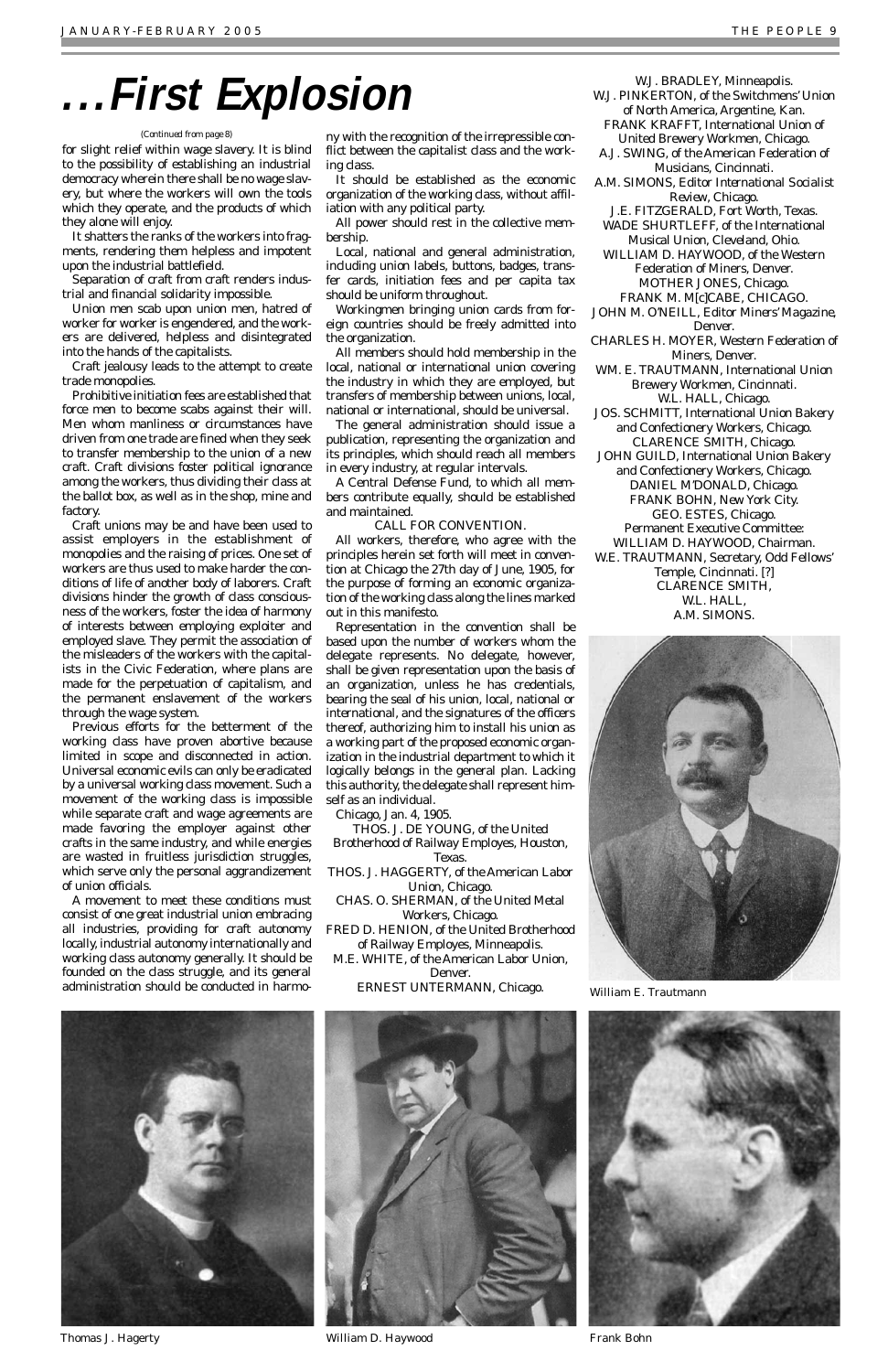these federally conforming driver's licenses, and hence the basis for a national ID card system. Such databases are the hallmark of a totalitarian state, not of a democracy.

Moreover, the ACLU added, this "national ID system would depend on both the issuance of an ID card and the integration of huge amounts of personal information included in state and federal government databases. One employee mistake, an underlying database error or common fraud could take away an individual's ability to move freely from place to place or even make them unemployable until the government fixed their 'file.'"

The ACLU also noted that the act "punishes benign or even well-intentioned membership in a designated terrorist group." It "amends the crime of providing 'personnel' as a form of support to a designated terrorist group to include providing oneself—in other words, mere association or membership in the group can be a crime, even if no money or other resources are provided. It would apply even to someone who has nothing to do with the group's violent activities or who is trying to persuade the group to give up violence and join the political process."



The new law also provides for "a national database to allow antiterrorism agencies to access commercial and law enforcement records." This new database would allow "collecting information on Americans who have not committed crimes or without probable cause."

What the new law *does not* provide for is any protection for innocent people who may be caught in its meshes. What it does instead, as the ACLU explained, is "create a weakened civil liberties board that risks becoming the proverbial fox guarding the hen house. The board would be appointed by the president, serve at his pleasure, and have no subpoena power."

Creating a new agency to coordinate military and civilian spying will further expand the powers of the U.S. intelligence community—a "community" whose history of defiance of and opposition to constitutional rights and civil liberties is a matter of public record.

What U.S. workers can expect from the above is clear: more of the same kind of unconstitutional, repressive measures Congress brought us in the Patriot Act. What they should *not* expect is any greater safety from terrorism.

An account of the SLP's attitude An important discussion of basic Was the Soviet Union socialist? toward the former Soviet Union since the Bolshevik revolution of 1917. Explains why the SLP did not join the Third International and opposed Stalinism. Includes chap-proletariat," the role of a revolutionter on De Leon and the 1905 revo-ary party, the nature of the state, the lution.

Bush and others who backed the Intelligence Reform Act claim that those who committed the crime of Sept. 11, 2001, hate the United States because it represents democracy and freedom. No doubt Osama bin Laden and other theocratic fanatics hate democracy and freedom. They make no secret about their ambition to turn the clock back to a time when caliphs and other monarchs who based their claims to power on the "will of Allah" ruled over much of the "Islamic world." Nevertheless, repressive measures cannot defend democracy and freedom. The American working class risks losing both, not because of "terrorism," but by idly standing by as our own ruling class acts to destroy our liberties in the name of "security." As Benjamin Franklin expressed it: "They that can give up essential liberty to obtain a little temporary safety deserve neither liberty nor safety." The greatest threat to the liberties guaranteed by the Bill of Rights does not come from the Osama bin Ladens of this world, but from our own ruling class and its politicians. Eliminating that threat means organizing to overthrow the predatory capitalist system. It means building a new, cooperative, socialist

world order that alone can resolve international strife. Hesitating to start the task of organizing to accomplish this needed social transformation simply gives our ruling class more time to destroy the Bill of Rights with legislation like the Patriot Act and the Intelligence Reform Act.

The capitalist system is unable to solve any of the severe social and economic problems it creates. The only "solution" available to the class that owns and controls the economy is to repress the discontent its system breeds and seek to control more markets and resources

abroad—which will in turn spur more anti-U.S. terrorism.

Organizing to replace capitalism, and not simply to oppose its repressive measures, is the only way to protect civil liberties and ensure peace. To achieve that goal, the working class needs to organize on a classwide basis to accomplish more than mere resistance to repression. That goal must be the establishment of a socialist society in which democracy can flourish on a secure foundation of social ownership and democratic control of the means of life by all the people.

The SLP and the U.S.S.R.

61 pp.—75¢

#### After the Revolution: Who Rules?

Marxist concepts and of the fundamental content of a revolutionary socialist program. Discusses such issues as "the dictatorship of the tasks of working-class organization. tinct form of class-divided society. 39 pp.—75¢

#### The Nature of Soviet Society

State capitalist? A workers' state? Or was it a new form of class society? This pamphlet discusses each of these theories and their implications, and presents the SLP's case that the former U.S.S.R. was a dis-53 pp.—75¢.

**Order all three for \$3.00 (postpaid). Send your order to:**

#### **New York Labor News**

P.O. Box 218, Mountain View, CA 94042-0218

# **DIRECTORY UNITED STATES**

**NATIONAL OFFICE—**SLP, PO Box 218, Mtn. View, CA 94042-0218; (408) 280- 7266; fax (408) 280-6964; email: socialists@slp.org; Web site: www.slp.org.

**BUFFALO, N.Y.—**Email Ron Ingalsbe: Wanblee27@aol.com.

**CHICAGO—**SLP, P.O. Box 1432, Skokie, IL 60076.

**CLEVELAND—**Robert Burns, 9626 York Rd., N. Royalton, OH 44133. Call (440) 237-7933. E-mail: j.oneil@worldnet. att.net.

**DALLAS—**Call Bernie at (972) 458-2253.

**EASTERN MASS.—**Call (781) 444-3576.

**FRESNO, CALIF.—**Call Paul Lawrence at (559) 268-2170.

**HOUSTON—**Call (281) 424-1040. Web site http://houstonslp.tripod.com. Email: houstonSLP@frys.com.

**MIDDLETOWN, CONN.—**SLP, 506 Hunting Hill Ave., Middletown, CT 06457. Call (860) 347-4003.

**MINNEAPOLIS—**Karl Heck, 5414 Williams Ave., White Bear Lake, MN 55110-2367. Call (651) 429-7279. Email: k57heck @cs.com.

**NEW LONDON, CONN.—**SLP, 3 Jodry St., Quaker Hill, CT 06375. Call (203) 447-9897.

**NEW YORK CITY—**Call (516) 829-5325.

**PHILADELPHIA—**SLP, P.O. Box 28732, Philadelphia, PA 19151.

**SBURGH--Call (412) 751-2613.** 

**PONTIAC, MICH.—**Call (586) 731-6756.

97208. Call (503) 226-2881. Web: http://slp.pdx.home.mindspring.com. Email: slp.pdx@ mindspring.com.

**ROCHESTER, N.Y.—**Chad Kyler, 3800 Dewey Ave., Rochester, NY 14616. Email: klr01@hotmail.com.

**SANTA ROSA, CALIF.—**SLP, P.O. Box 526, Forestville, CA 95436-0526.

## *Three About a Revolution Three About a Revolution*

**S.F. BAY AREA—**SLP, P.O. Box 70034, Sunnyvale, CA 94086-0034. Email: slpsfba@netscape.net.

**SEABROOK, N.H.—**Richard H. Cassin, 4 New Hampshire St., Seabrook, NH 03874.

**ST. PETERSBURG, FLA.—**Call (727) 321-0999.

#### **AUSTRALIA**

**PORTLAND, ORE.—**SLP, P.O. Box 4951, Portland, OR net.

Brian Blanchard, 58 Forest Rd., Trevallyn, Launceston, Tasmania 7250, Australia. Call or fax 0363-341952.

#### **CANADA**

**NATIONAL OFFICE—**Socialist Labor Party of Canada, P.O. Box 11091, Station H, Ottawa, ON K2H 7T9, Canada. Call Doug Irving at (613) 226-6682. Email: jdirving@sympatico.ca.

**VANCOUVER—**SLP, Suite 141, 6200 McKay Ave., Box 824, Burnaby, BC, V5H 4M9.

#### **GREAT BRITAIN**

Jim Plant, P.O. Box 6700, Sawbridgeworth, CM21 0WA, UK. E-mail: socliterature@btopenworld.com. Fax 01279-726970.

#### **PUERTO RICO**

Call C. Camacho at (787) 276-0907. Email: redflags@coqui.

# **. . .Act Threatens Liberties**

#### *(Continued from page 1)*

This is my contribution of \$ \_\_\_\_\_\_\_ for *The People*'s Press Security Fund, which will help support the SLP's official journal. (Please make checks/money orders payable to the Socialist Labor Party or *The People* and mail to P.O. Box 218, Mountain View, CA 94042-0218.)

| Name                                                                                                                                                           |  |
|----------------------------------------------------------------------------------------------------------------------------------------------------------------|--|
| <b>Address</b><br>the contract of the contract of the contract of the contract of the contract of                                                              |  |
| Apt.                                                                                                                                                           |  |
| City                                                                                                                                                           |  |
| State<br><u> 1999 - Jan Barnett, p</u>                                                                                                                         |  |
| (Political contributions are not tax deductible.) Acknowledgments will be made in The People.<br>Please indicate if a receipt is desired: $\Box$ Yes $\Box$ No |  |

## The People's Press Security Fund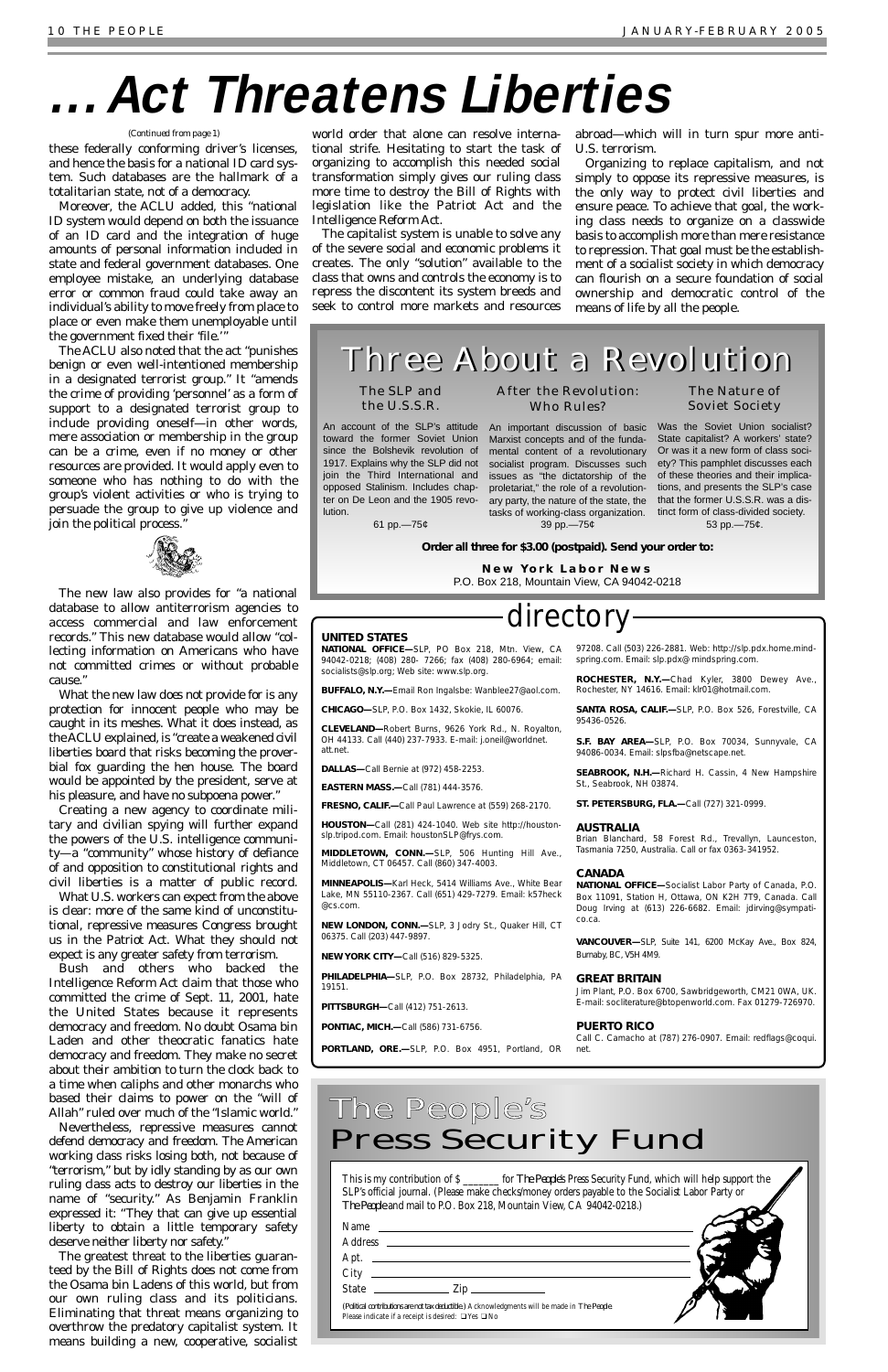## **ACTIVITIES**

#### **CALIFORNIA**

**Discussion Meetings—**Section San. Francisco Bay Area will hold the following discussion meetings:

**Oakland:** Feb. 12 & March 12, 3–5 p.m., Rockridge Public Library, Community Room, 5366 College St. **Santa Clara:** Jan. 22, Feb. 19 & March 19; 1:30–4 p.m.; Santa Clara Public Library, Sycamore Room, 2635 Homestead Rd.

**San Francisco:** Feb. 26 & March 26, 1:30–4 p.m., San Francisco Public Library, Conference Room, Grove & Larkin streets.

For more information please call 408-280-7266 or email slpsfba@netscape.net.

#### **ILLINOIS**

**Rock Island—**A series of moderated discus-

sions on socialism willl be held on the following Saturdays at the Rock Island Public Library, Community Room, 401 19th St.: Jan. 22, 2–4 p.m., "What Is Socialism?"; Feb. 12, 2–4 p.m., "History of Socialism"; March 5, 2–4 p.m., "Basic Marx."

#### **OHIO**

**Discussion Meetings—**For information about upcoming discussion meetings in the Cleveland or Columbus areas, please call 440-237- 7933.

#### **OREGON**

**Portland: Discussion Meetings—**Section Portland will hold the following discussion meetings from 10 a.m.–12 noon at the Portland Main Library, SW Yamhill & 10th: Saturday, Jan. 29, "The Trillion Dollar Social Security Hustle." Saturday, Feb. 12, "Permanent Change in the Economy; Lost Jobs That Won't Come Back." For more information call Sid at 503-226-2881 or visit the section's website at http://slp.pdx.home.mindspring.com.

#### **SLP'S Prisoners' Fund**

Please accept this contribution for the "Prisoners Fund." Thank you for sending *The People*, a breath of fresh air to us. Happy Thanksgiving to all of you at SLP.

Don Cuddihee Sr. Greer, S.C.

#### **Some 'Criticism'**

Hi. All of the Oct. 31 articles from *The People* that flooded into my computer were excellent. My only criticism is that the SLP's existence in capitalist society was described in one of the articles as a "small ray of hope." I believe, rather, that it is a *brilliant* ray of hope.

If those of us who understand the scientific facts behind capitalist exploitation (and the consequent host of social problems that threaten humanity's future) hold and work together, the evolving and inevitable dissolution of capitalism itself will bring about the conditions for our success.

In all of human history there will be no greater moment than the coming emancipation of our species from class oppression and the establishment of a truly rational society with abundance and freedom for all.

Having a solution in hand is a magnificent first step. Keep marching!

> ABCAP Via email

#### **Holiday Wishes**

Please renew my subscription to your great paper, *The People*. I look forward to it as this is one paper that tells the truth. Keep up the good work and have a great holiday season.

Richard L. Vobornik Superior, Wis.

### **A Word for the Soldiers**

At the time I am writing [Oct. 18] there has been

a lot of news from Iraq about the 18 American soldiers who refused to carry out an order that put them in grave danger—that is driving a very unsafe convoy. Of course, this is a tip of the iceberg of the suffering American military people in Iraq and their families are going through. Why is Commander-in-Chief George W. Bush so indifferent to the suffering of these people? Why is he indifferent to this great loss of American life? Is his loyalty to the New World Order greater? Is the supremacy of the U.S. dollar more important? Is oil more important?

> Raymond Solomon Forest Hills, N.Y.

#### **Freedom of Conscience**

Some men and women are being called up for

their second and third tours of duty in Iraq and they don't like it. There are families to share love and care with and bills are mounting. Some believe it's just not right and they want to make things right.

In actuality these are wage slaves to be used as "cannon fodder" in the interests of U.S. capitalism in the region. They do not know this but hopefully some day they will.

If they say it's not fair to go back to Iraq or Afghanistan they'd be right. If they say it's not morally right to go at all that would also be right.

Each human being has a different level of social consciousness dependent upon their upbringing and experiences in life. The state is never right for it is an organ of coercion and slavery. The sooner the working class realizes this the better off we all will be.

He did a good job of delineating economic factors underlying many probable causes of that gap—different styles of childrearing; the presence or absence of books at home; health differences, including asthma and even tooth decay, with enough poor children with toothaches performing poorly on tests; low-income housing and frequent relocations causing changes in schools; the effect of assets of black and white families with similar incomes on college expectations and hence performance. He concluded: "...Closing the achievement gap cannot be accomplished by school reform alone. It requires narrowing the social-class differences with which children come to school." He offered no suggestions about how that could be done. Even an academic as seemingly as astute as Rothstein is myopic when it comes to missing the forest (socialism) for the trees (the specifics he detailed). *—P.D.L.* 

In the meantime any act that strikes the human heart and mind in a negative way is a birth in conscience. It allows us the possibility of a better future and an end to slavery with the growing darkness of fascism.

> John S. Gale Phoenix, Ariz.

#### (Oct. 16—Dec. 10)

*Christmas Box*

Jack Radov \$599; William W. Walbridge \$300; Chris Dobreff \$120; \$100 each Anonymous, Roy K. Nelson, Dr. L. Miles Raisig, Helen Deneff, Robert Hofem, Walter Vojnov "In memory of Marie J. Grove"; Harvey K. Fuller \$55; \$50 each John S. & Rosemary Gale, Kay Lewis "In memory of Marie Grove"; John Hagerty \$30; \$25 each Robert Ormsby, Harley G. Selkregg, Sophia Carevich; \$20 each Lloyd A. Wright, Richard L. Vobornik; \$15 each Marshall G. Soura, Joseph Viditch; \$12 each Richard Wilson, Milton Poulos; Wayne Lovett \$11; Lawrence M. Hackett \$10; D. Geier \$8; Henry Coretz \$4.

Total: \$2,006.00

#### *Thanksgiving Fund*

Section Cook County, Ill. \$59.32; Dave D. Cawley \$20.

Total: \$79.32

#### *Press Security Fund*

M. & R. Simmons \$2,000; Anonymous \$500; Chris Dobreff \$150; \$50 each Donald Rogers, Albert Bikar; \$40 each R. Brunson, Brenda Von Wandruszka; \$25 each Robb Angelo, Steve Kellerman; Rosemary Gale \$20; \$15 each John E. Kerr, Marshall G. Soura; Thomas Dooley \$10; Dawn Moore \$6; Paul Sheldon \$5; Donald L. Ward \$2.75.

Total:  $$2,953.75$ 

#### *SLP Sustainer Fund*

Joan Davis \$400; Bernard Bortnick \$300; Chris Dobreff \$200; \$150 each Robert Burns "In memory of George Norton," Robert P. Burns "In memory of Nathan Karp"; \$100 each Lois Reynolds, Michael Preston; Archie Sim "To commemorate my 70 years of membership in the Socialist Labor Party and present 92 years of age" \$70; Archie Sim "In memory of Marie and Theos Grove" \$60; Margaret & Frank Roemhild \$50; Richard A. Aiken "In memory of John W. Aiken" \$45; \$10 each Jill Campbell, Steve Littleton; George T. Gaylord \$1.

Total: \$1,646.00

#### *SLP Leaflet Fund*

Richard Wilson \$9.25; Walter K. Bagnick \$5. Total: \$14.25

#### *Agitation Fund*

Robert A. Bloomer \$5.00 (Total)

#### *Prisoner Subscription Fund*

Tony Marsella \$50; Dan Kryk \$25; \$15 each Diane Lorraine Poole, Richard M. Shuldiner; \$10 each Donald Cuddihee, Marshall G. Soura; W. Bain \$5.

#### Total: \$130.00

*Genevieve Gunderson Memorial Fund* Paul D. Lawrence \$10.00 (Total)

*Daniel De Leon Sesquicentennial Fund* Richard Mack \$10.00 (Total)

#### **Socialist Labor Party**

*Financial Summary*

| Expenses (Oct.-Nov.) $\dots \dots \dots \dots \dots 21,749.44$ |  |
|----------------------------------------------------------------|--|
|                                                                |  |
|                                                                |  |
|                                                                |  |

investigators have established *no* links to any international terror group, nor have they uncovered *any* plans for *any* attack." (Emphasis added.)

Thus, "the war on terrorism" has provided cover for a broad-based fishing expedition for alleged offenses having absolutely nothing to do with terrorism. Whether suspects are guilty or not matters little, civil liberties are on the endangered species list.

#### **Smelling a Rat**

Last year more than 50,000 young American children were sickened by eating rat poison, with several hundreds hospitalized for effects as severe as coma. That's three times as many since 2001 when the EPA changed regulations governing rat poisons. In 1998, the EPA began requiring safety measures to protect children—a bitter taste and a dye making it easier to detect ingestion.

In 2001, however, the EPA said it "came to a mutual agreement with the rodenticide [manufacturers] to rescind the bitter agent and dye indicator requirements."

Like other so-called regulators, the EPA is in bed with those it regulates and protects, above all else, the profit interests of the capitalists from such unnecessary expenses as adding a bittering agent and dye.

#### **Intellectual's Myopia**

In November, there was in *The Fresno Bee* an op-ed column by Richard Rothstein, a research associate of the Economic Policy Institute and a visiting lecturer at Teachers College, Columbia University. Rothstein considered "the test-score gap between poor and middle-class [sic] students" that "seems impervious to school reform."

# **Funds**

## letters to the People

### hammer blows

#### **Blizzards?**

If you find yourself tramping through rain, sleet and snow to get your copy of *The People*: Wouldn't it be easier to enter a subscription? And one for a friend? Use the subscription coupon on page 2.

*(Continued from page 3)*